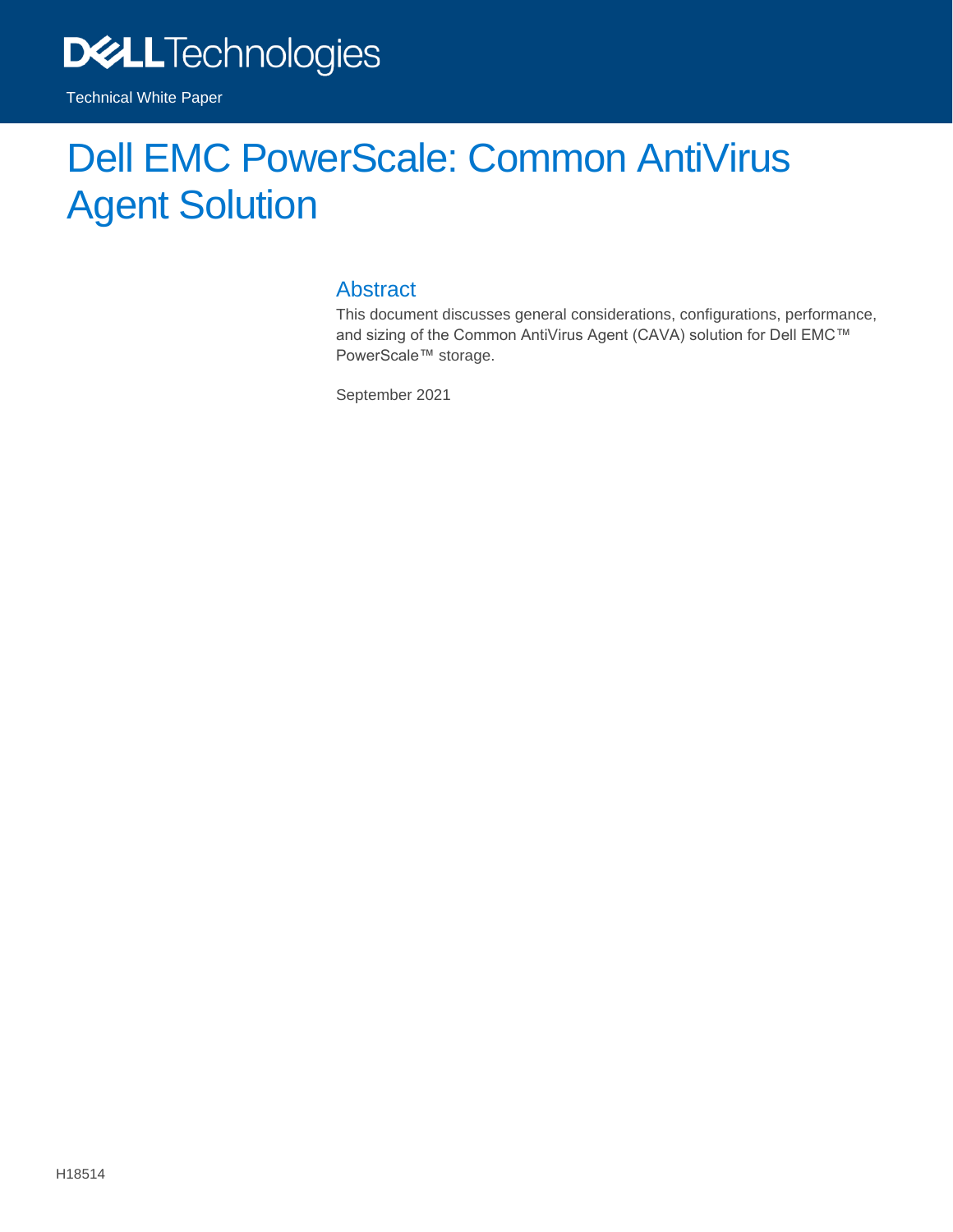# <span id="page-1-0"></span>**Revisions**

| Date           | <b>Description</b>                                   |
|----------------|------------------------------------------------------|
| September 2020 | Initial release                                      |
| September 2021 | Add DNS delegation when creating the anti-virus pool |

# <span id="page-1-1"></span>Acknowledgments

Author: Vincent Shen

The information in this publication is provided "as is." Dell Inc. makes no representations or warranties of any kind with respect to the information in this publication, and specifically disclaims implied warranties of merchantability or fitness for a particular purpose.

Use, copying, and distribution of any software described in this publication requires an applicable software license.

Copyright © 2020 Dell Inc. or its subsidiaries. All Rights Reserved. Dell Technologies, Dell, EMC, Dell EMC and other trademarks are trademarks of Dell Inc. or its subsidiaries. Other trademarks may be trademarks of their respective owners. [9/1/2021] [Technical White Paper] [H18514]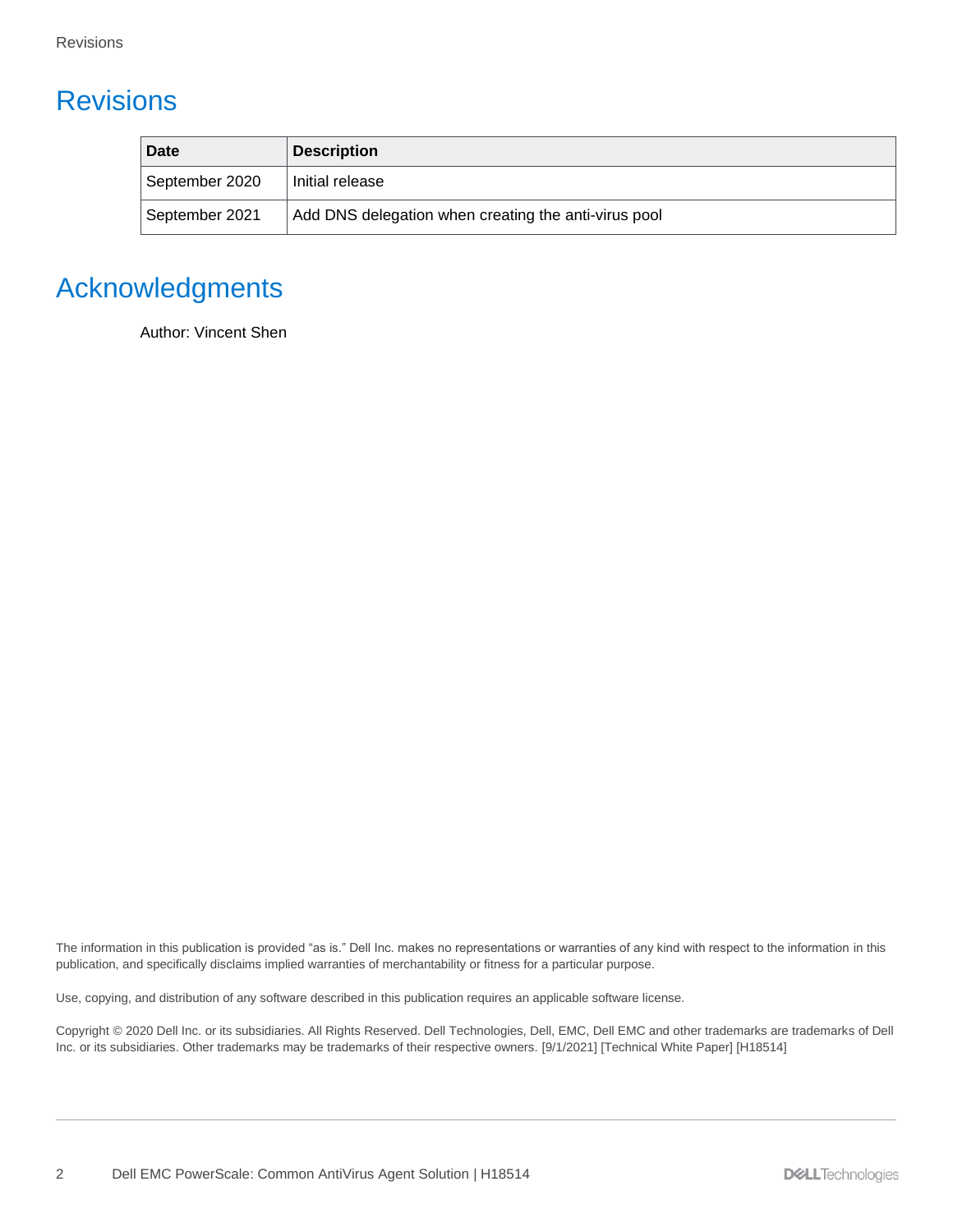# <span id="page-2-0"></span>**Table of contents**

| 1 |     |  |  |  |
|---|-----|--|--|--|
|   | 1.1 |  |  |  |
|   |     |  |  |  |
|   |     |  |  |  |
|   |     |  |  |  |
|   |     |  |  |  |
|   | 1.2 |  |  |  |
|   |     |  |  |  |
|   |     |  |  |  |
|   | 1.3 |  |  |  |
|   | 1.4 |  |  |  |
| 2 |     |  |  |  |
|   | 2.1 |  |  |  |
|   | 2.2 |  |  |  |
|   | 2.3 |  |  |  |
|   | 2.4 |  |  |  |
|   | 2.5 |  |  |  |
|   | 2.6 |  |  |  |
| 3 |     |  |  |  |
|   | 3.1 |  |  |  |
|   | 3.2 |  |  |  |
|   |     |  |  |  |
|   |     |  |  |  |
|   | 3.3 |  |  |  |
|   |     |  |  |  |
|   |     |  |  |  |
|   | 3.4 |  |  |  |
|   |     |  |  |  |
|   |     |  |  |  |
| 4 |     |  |  |  |
|   |     |  |  |  |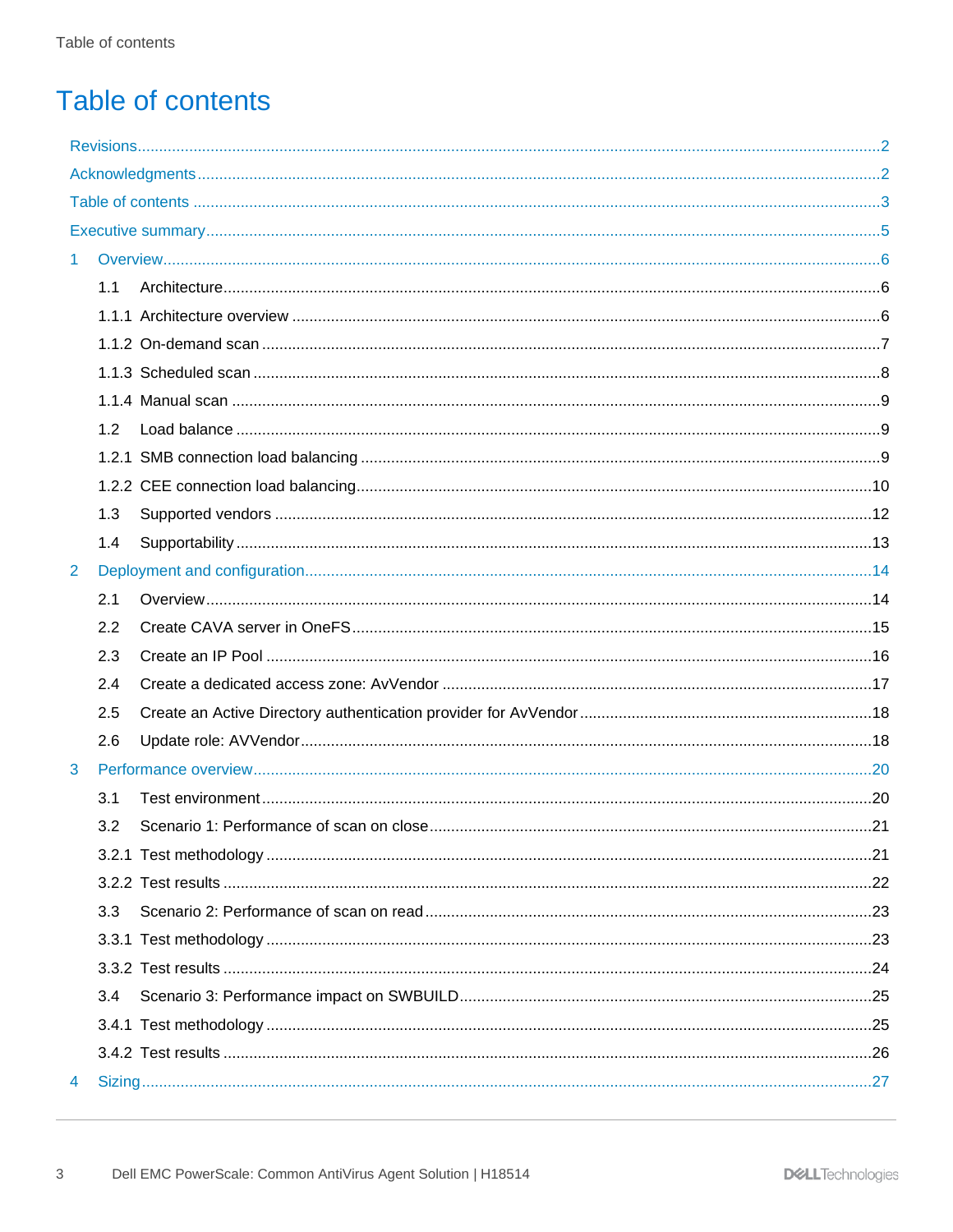| 4.2 |  |
|-----|--|
| 4.3 |  |
|     |  |
|     |  |
|     |  |
|     |  |
|     |  |
|     |  |
|     |  |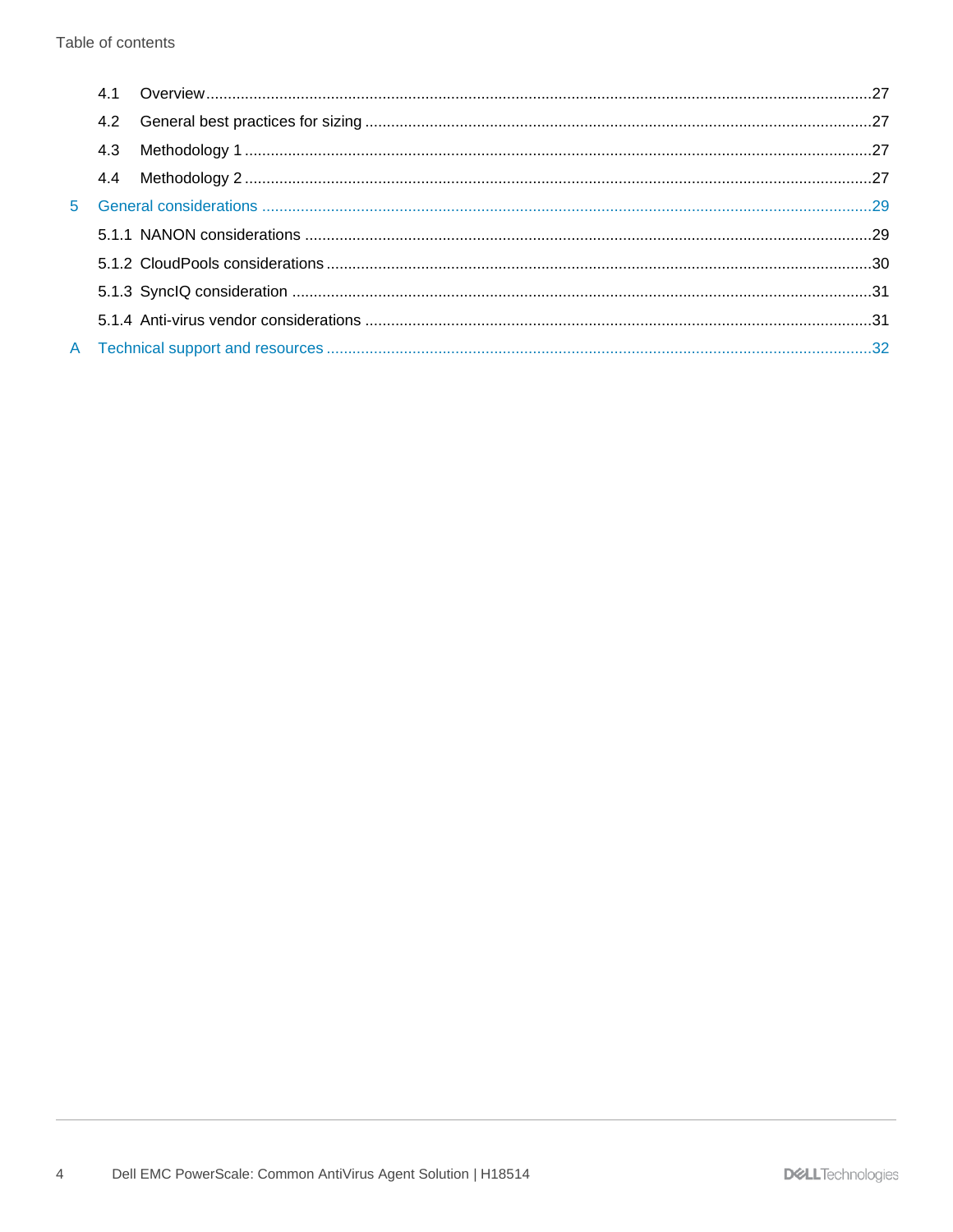# <span id="page-4-0"></span>Executive summary

Many enterprises have strict security policies in place to detect, clean (remove), or quarantine viruses. This is often performed at the individual user level with per-system anti-virus (AV) solutions from third-party security vendors. Many of these same enterprises use large, centralized storage platforms to contain user home directories or group-project repositories. Because these are the same file types that reside on end-user workstations, viruses must not be resident on the storage systems. Since end-user solutions do not work well for centralized storage depots, a different type of solution is required.

Third-party software is often used to scan the storage array through end-user access or manually scheduled policies from a central anti-virus scan server. There are methods to do this process using RPC or with SMB and NFS. However, there are drawbacks to these methods since they use proprietary solutions and noncentralized scanning through NAS protocols.

Common AntiVirus Agent (CAVA) provides an anti-virus solution for Dell EMC™ PowerScale™ storage. It uses an industry-standard Common Internet File System (CIFS) protocol in a Microsoft® Windows Server® environment. CAVA uses third-party anti-virus software to identify and eliminate known viruses before they infect files on the system.

This white paper covers the general considerations, configurations, performance, and sizing of the CAVA solution for PowerScale.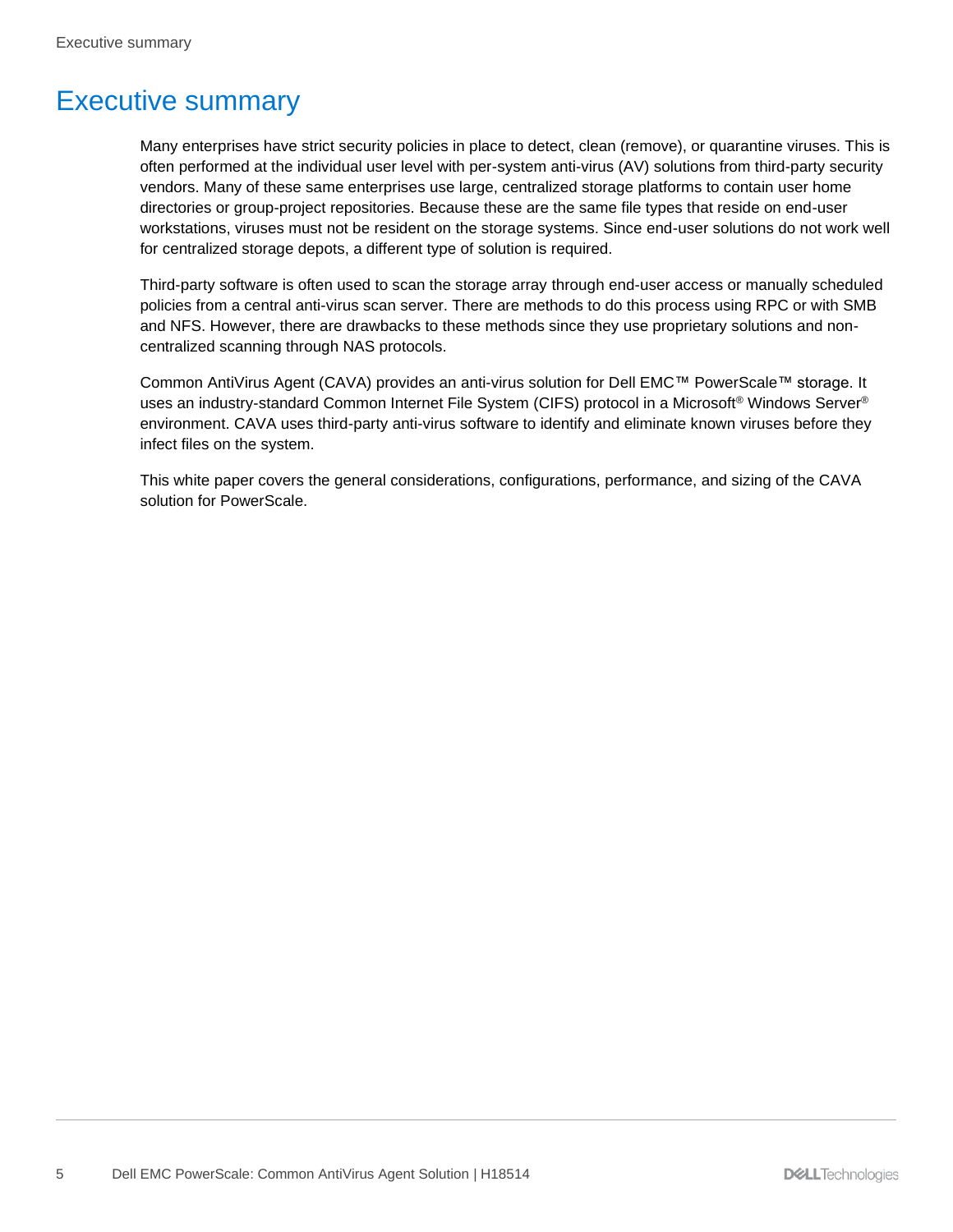# <span id="page-5-0"></span>1 Overview

# <span id="page-5-1"></span>1.1 Architecture

#### <span id="page-5-2"></span>1.1.1 Architecture overview

[Figure 1](#page-5-3) illustrates a high-level architecture of the CAVA anti-virus solution for PowerScale. Dell EMC Common Event Enabler (CEE) is between the PowerScale cluster and the anti-virus applications. When clients trigger the scanning workflow, Dell EMC PowerScale OneFS™ generates the request to the CEE or CAVA agent through the HTTP protocol. Then, the anti-virus application fetches the scanning files from PowerScale through a hidden SMB share **CHECK\$.** These files are scanned by the anti-virus applications, and then CEE sends the response back to the PowerScale cluster.



<span id="page-5-3"></span>The overall architecture of the CAVA solution for PowerScale Figure 1

The detailed architecture is explained separately by three scanning workflows from the OneFS perspective:

- On-demand scan (also known as on-access scan): This scan is triggered by the proper SMB operation, like a read and close operation, and depends on your scan profile. There are two scan profiles in OneFS:
	- **-** Standard profile: Captures a close and rename operation from an SMB perspective, and triggers the scan operation on the corresponding file.
	- **-** Strict profile: Captures a read, close, and rename operation from an SMB perspective, and triggers the scan operation on the corresponding file.
- Scheduled scan: This scan is triggered by the job engine either manually or by schedule.
- Manual scan: This scan is triggered by the CLI command or the responding PAPI to scan a single file.

Generally, the CAVA solution provides better performance, lower total cost of ownership (TCO), and much less CPU and memory usage from the PowerScale perspective compared with the solution for ICAP.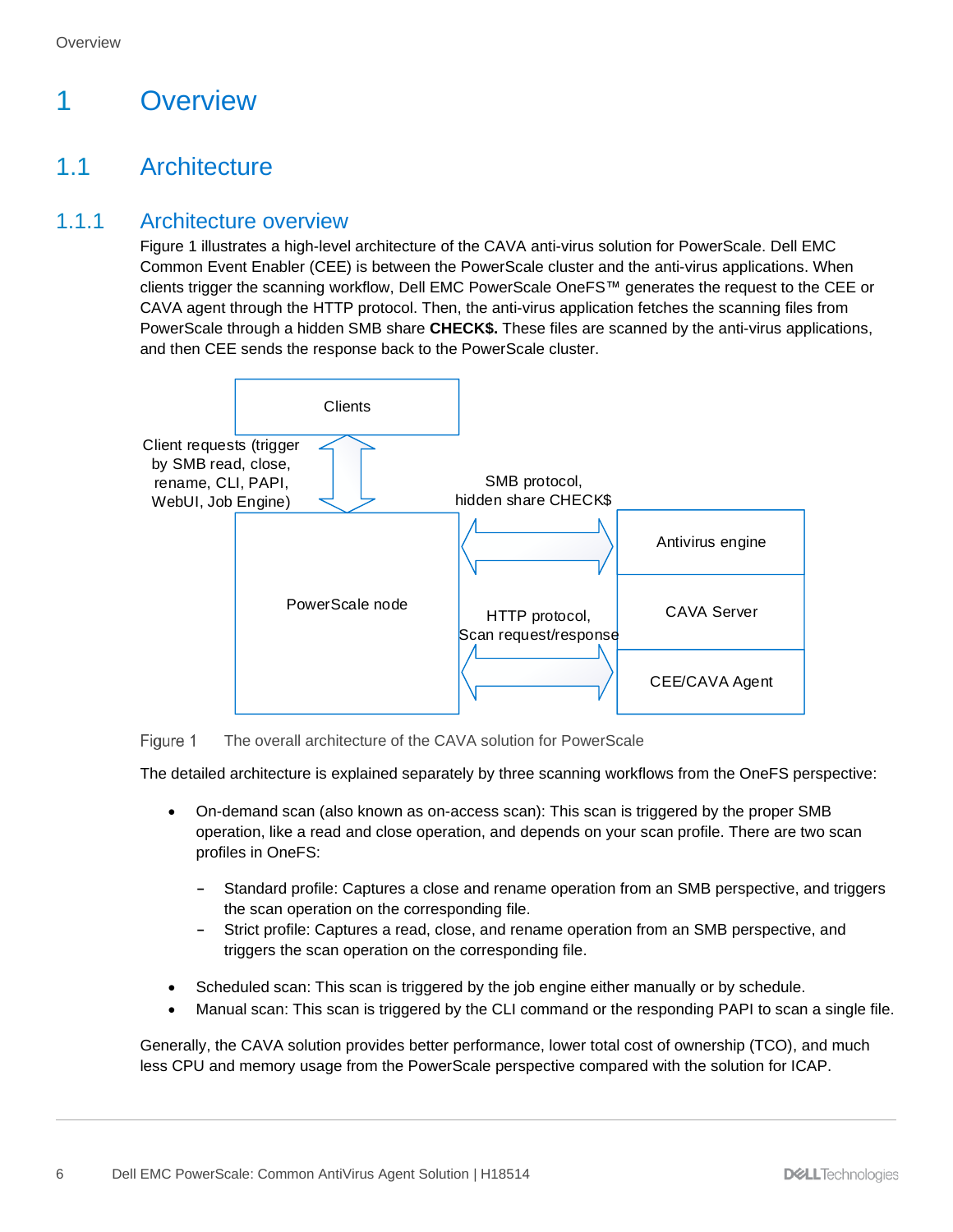

<span id="page-6-0"></span>

<span id="page-6-1"></span>The workflow of the on-demand scan Figure 2

[Figure 2](#page-6-1) shows the workflow of an on-demand scan. Depending on which scan profile is selected, the SMB requests with a read or close operation code are captured by the I/O manager in OneFS. It extracts the file path and name to the avscan filter, which can be configured on an access-zone basis. It filters according to the following aspects:

- File extension to include
- File extension to exclude
- File path to exclude

If the file matches all the criteria, an internal process **lwavscand** sends the HTTP scanning request to the CEE/CAVA agent. Simultaneously, OneFS sets the locks on this file. Then, the anti-virus application tries to fetch this file through a hidden SMB share **CHECK\$** from the file system in OneFS. CAVA supports only downloading a part of a file for scanning, and this helps the performance. After the corresponding content is downloaded to the CAVA server, it runs the scan with the anti-virus engine, and CEE sends the scan results and response back to the process **lwavscand**. At this stage, some scanning attributes are written to this file and the lock is released. The scanning attributes are listed below:

- Scan time
- Scan Result
- Anti-virus signature timestamp
- Scan current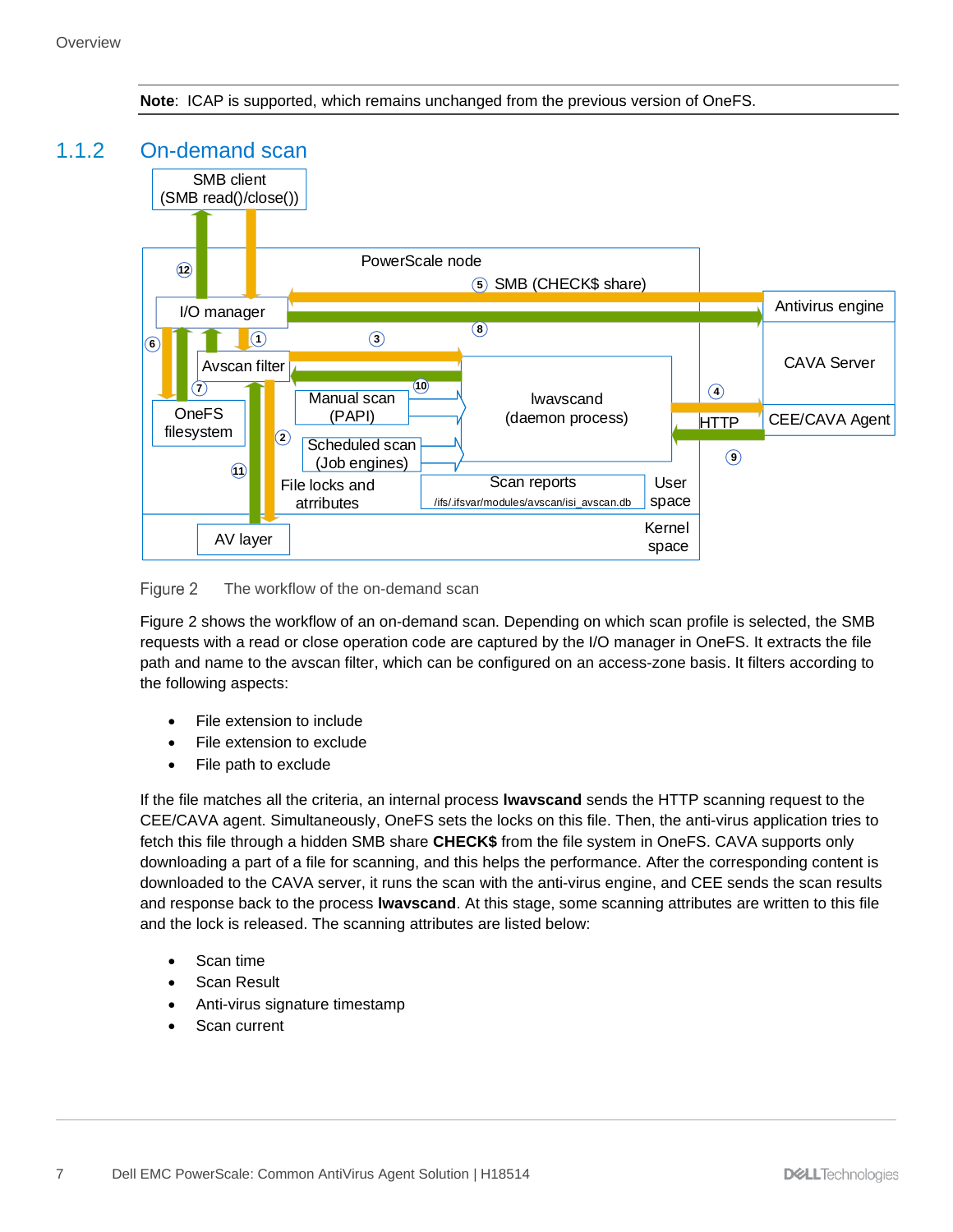Then the previous SMB workflow can continue if the file is not infected. Otherwise, the file is denied access. If there are errors during the scan and the scan profile is strict, the setting **Open on fail** determines the next action.

#### <span id="page-7-0"></span>1.1.3 Scheduled scan

[Figure 3](#page-7-1) shows the workflow of the scheduled scan in OneFS. The scheduled scan is triggered by the job engine. Like other jobs in OneFS, the impact and schedule configuration can be set accordingly. It also implements the filter, which is slightly different from the filter in the on-demand scan. The detailed filtering criteria are listed below:

- File extension to include
- File extension to exclude
- File path to exclude
- File path to include (only in the scheduled scan)



<span id="page-7-1"></span>Figure 3 The workflow of the scheduled scan

If the file matches all the criteria, an internal process **lwavscand** sends the HTTP scanning request to the CEE/CAVA agent, and simultaneously, OneFS sets the locks on this file. Then, the anti-virus application attempts to fetch this file through a hidden SMB share **CHECK\$** from the file system in OneFS. CAVA supports only downloading a part of s file for scanning, and this helps the performance. After the corresponding content is downloaded to the CAVA server, it runs the scan with the anti-virus engine, and CEE sends the scan results and response back to the process **lwavscand**. All the scanning attributes are recorded under **/ifs/.ifsvar/modules/avscan/isi\_avscan.db.**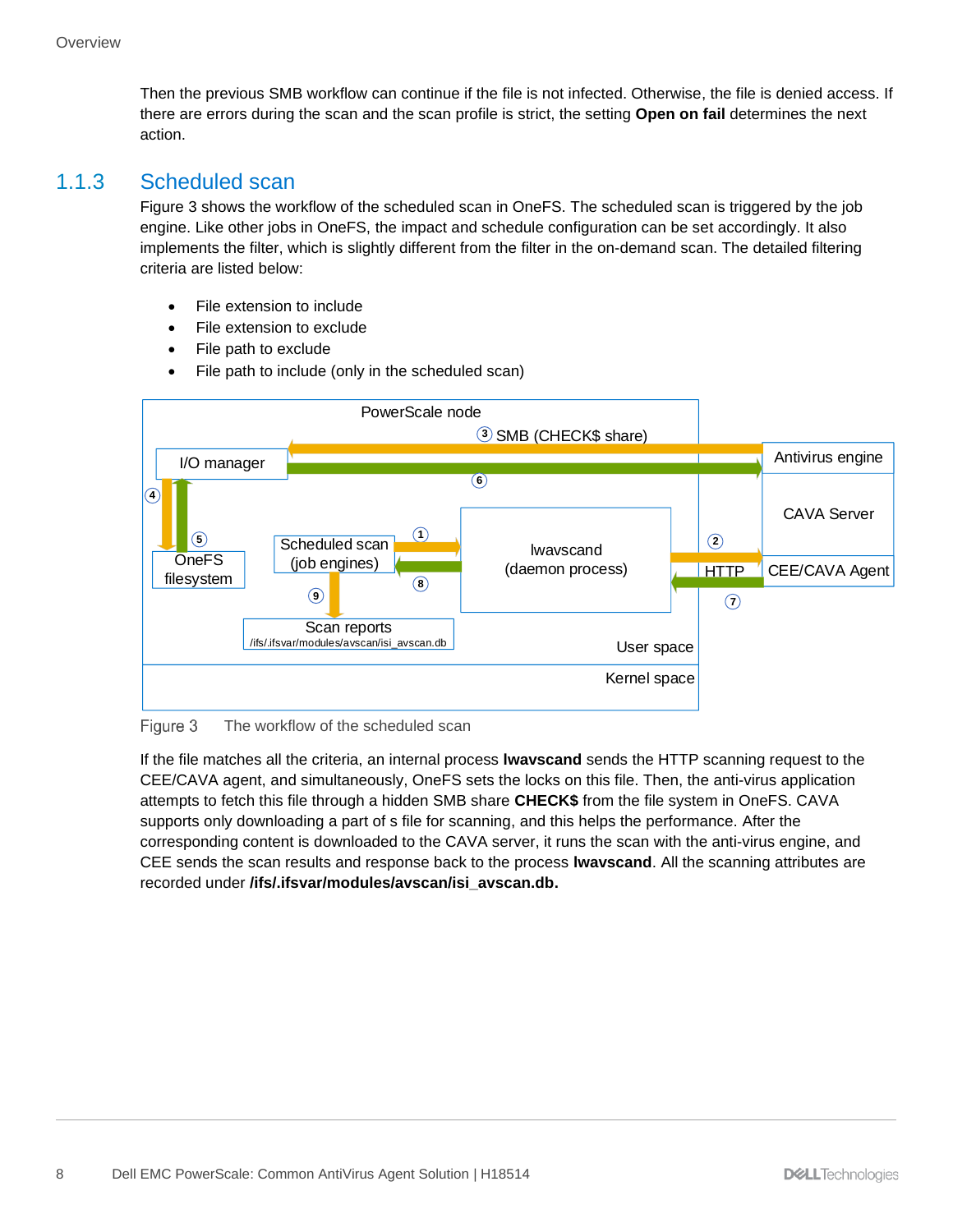#### <span id="page-8-0"></span>1.1.4 Manual scan

[Figure 4](#page-8-3) shows the workflow of a manual scan. The manual scan is triggered by the CLI, PAPI, or web interface. Unlike an on-demand scan or scheduled scan, it has no filters. The scanning files are directly assigned by the parameters. The daemon process **lwavscand** sends the HTTP scanning request to the CEE or CAVA agent, and simultaneously, OneFS sets the locks on this file. Then, the anti-virus application attempts to fetch this file through a hidden SMB share **CHECK\$** from the file system in OneFS. CAVA supports only downloading a part of the file for scanning, and this helps the performance. After the corresponding content has been downloaded to the CAVA server, it runs the scan with the anti-virus engine, and CEE sends the scan results and respond to the process **lwavscand**. All the scanning attributes are recorded under **/ifs/.ifsvar/modules/avscan/isi\_avscan.db.**



Figure 4 The workflow of manual scan

#### <span id="page-8-3"></span><span id="page-8-1"></span>1.2 Load balance

There are two types of connections between CAVA servers and PowerScale nodes as listed below:

- SMB connection to fetch files or contents for scanning through a hidden share CHECK\$.
- CEE connections for scan requests, scan responses, and other functions. These connections are HTTP connections which are shown in the [Figure 4.](#page-8-3)

For each type of connection, OneFS has a different implementation for load balancing. The following sections explain these two methodologies in detail.

#### <span id="page-8-2"></span>1.2.1 SMB connection load balancing

OneFS uses a dedicated IP pool and access zone to segregate all CAVA SMB connections from other workloads. Within this IP pool, SmartConnect is enabled to ensure all SMB connections are evenly spread across all the nodes.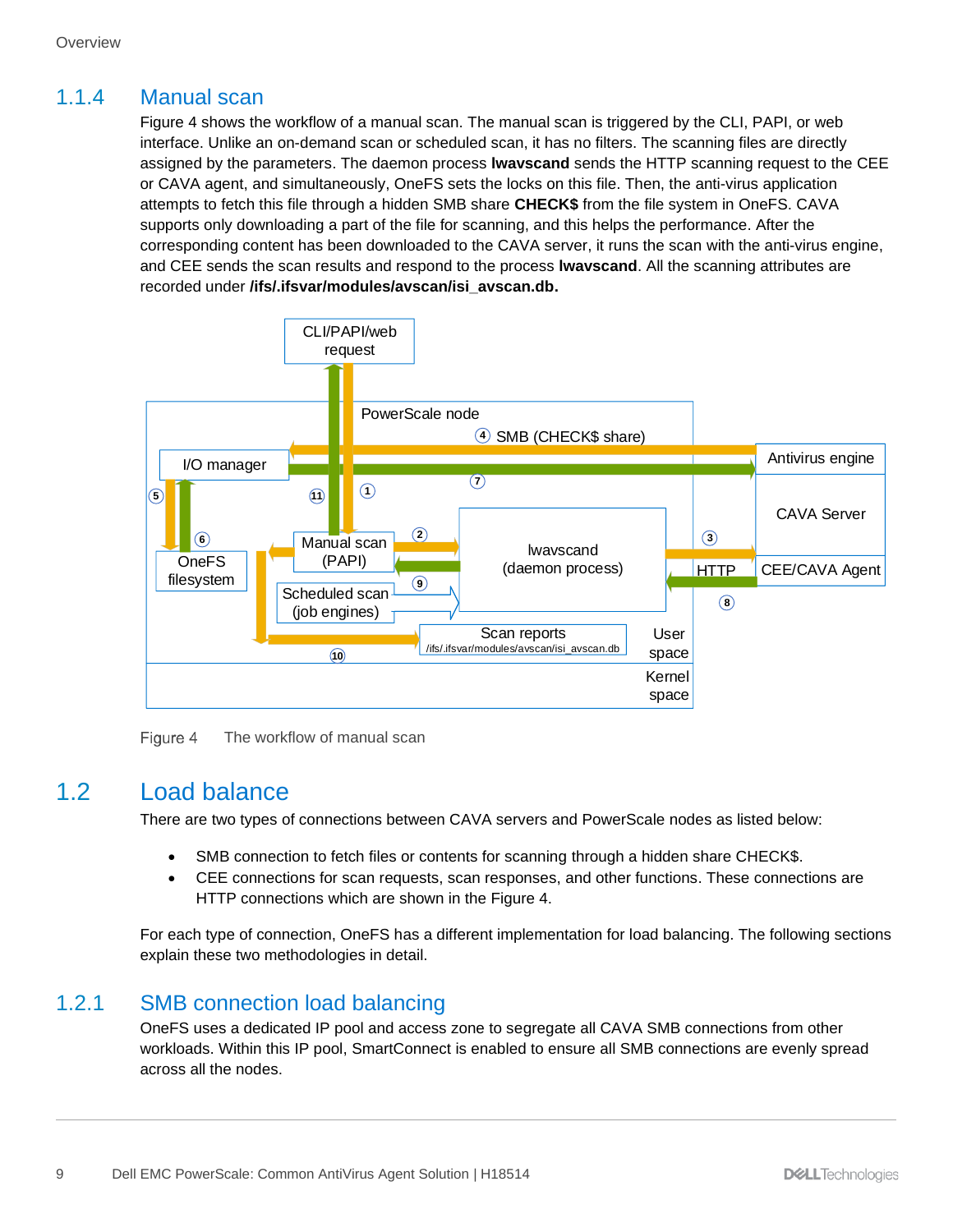**Overview** 

#### <span id="page-9-0"></span>1.2.2 CEE connection load balancing

The rules and conditions of how CEE connections are balanced are listed below:

- Maximum connections per CAVA servers = 20
- Number of different CAVA servers a cluster node can connect  $= 4$
- The  $n<sup>th</sup>$  cluster node starts from  $n<sup>th</sup>$  CAVA server

The following example uses an environment with the following:

- 7 PowerScale cluster nodes
- 7 CAVA servers

The calculation is as follows:

Maximum connections = Maximum conections per CAVA server  $\times$  number of CAVA servers = 20  $\times$  7 = 140

 $Maximum\ connections\ per\ cluster\ node = \frac{Maximum\ connections}{Cluster\ node\ number} = \frac{140}{7}$  $\frac{1}{7}$  = 20

Maximum connections per node per CAVA server  $=\dfrac{Maximum\ connections}{4}$  per cluster node  $\frac{1}{4}$  = 5

The layout for the connections is listed in [Table 1.](#page-9-1)

<span id="page-9-1"></span>

|                      | <b>First</b><br><b>CAVA</b><br><b>Server</b> | <b>Second</b><br><b>CAVA</b><br><b>Server</b> | <b>Third</b><br><b>CAVA</b><br><b>Server</b> | <b>Fourth</b><br><b>CAVA</b><br><b>Server</b> | <b>Fifth</b><br><b>CAVA</b><br><b>Server</b> | <b>Sixth</b><br><b>CAVA</b><br><b>Server</b> | <b>Seventh</b><br><b>CAVA</b><br><b>Server</b> |
|----------------------|----------------------------------------------|-----------------------------------------------|----------------------------------------------|-----------------------------------------------|----------------------------------------------|----------------------------------------------|------------------------------------------------|
| First<br>node        | 5                                            | 5                                             | 5                                            | 5                                             |                                              |                                              |                                                |
| Second<br>node       |                                              | 5                                             | 5                                            | 5                                             | 5                                            |                                              |                                                |
| <b>Third</b><br>node |                                              |                                               | 5                                            | 5                                             | 5                                            | 5                                            |                                                |
| Fourth<br>node       |                                              |                                               |                                              | 5                                             | 5                                            | 5                                            | 5                                              |
| Fifth<br>node        | 5                                            |                                               |                                              |                                               | $\overline{5}$                               | 5                                            | 5                                              |
| <b>Sixth</b><br>node | 5                                            | 5                                             |                                              |                                               |                                              | 5                                            | 5                                              |
| Seventh<br>node      | 5                                            | 5                                             | 5                                            |                                               |                                              |                                              | $\overline{5}$                                 |
| <b>Total</b>         | 20                                           | 20                                            | 20                                           | 20                                            | 20                                           | 20                                           | 20                                             |

| Table 1<br><b>Connection layouts</b> |
|--------------------------------------|
|--------------------------------------|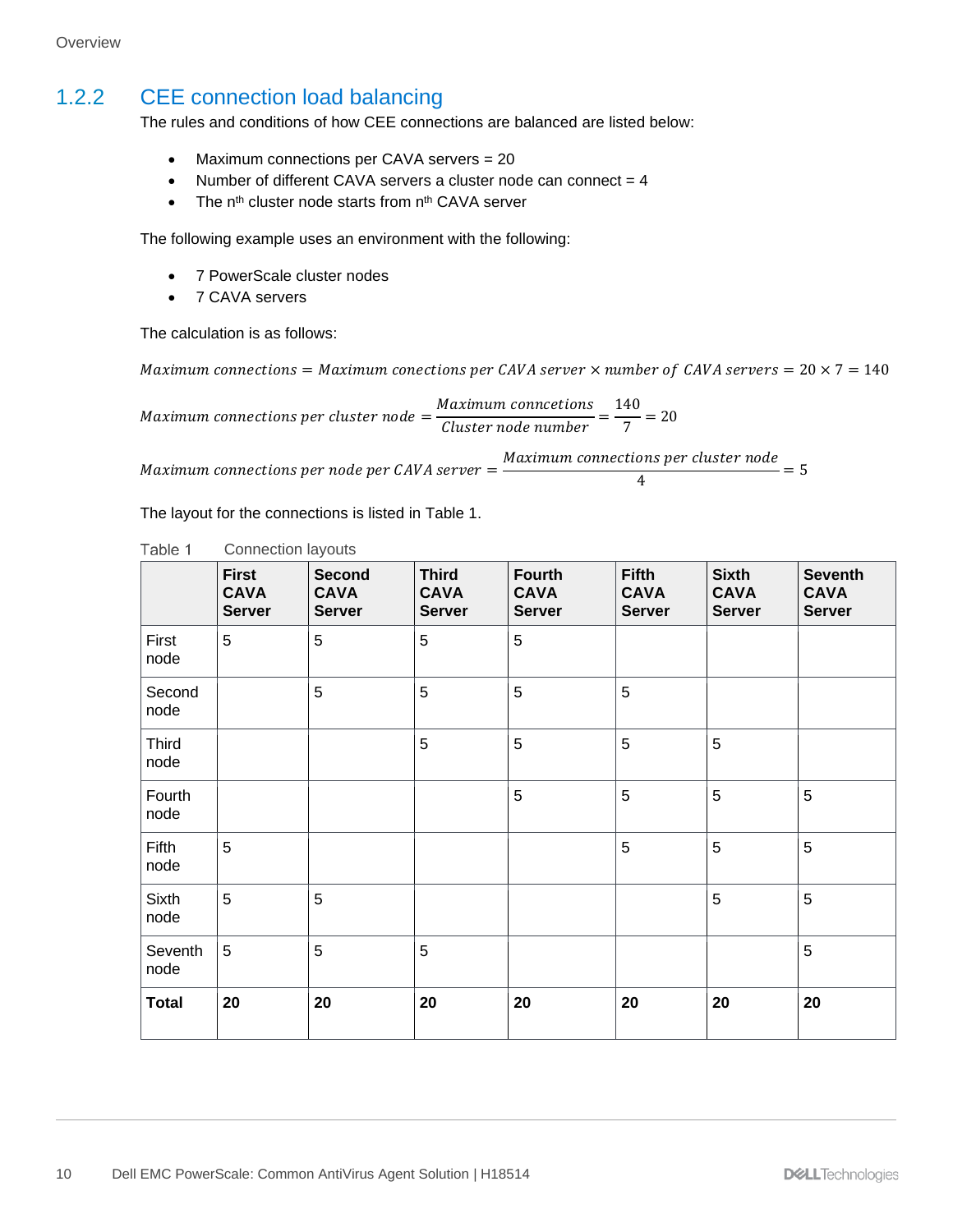A more complicated example has an environment with the following:

- 7 PowerScale cluster nodes
- 5 CAVA servers

The calculation is as follows:

Maximum connections = Maximum conections per CAVA server  $\times$  number of CAVA servers = 20  $\times$  5 = 100

 $Maximum\ connections\ per\ cluster\ node = \frac{Maximum\ connections}{Cluster\ node\ number} = \frac{100}{7}$  $\frac{1}{7} \approx 14$ 

Maximum connections per node per CAVA server  $=\dfrac{Maximum\ connections}{A}$  per cluster node  $\frac{ons\ per\ cluster\ node}{4} = \frac{15}{4}$  $\frac{1}{4} \approx 4$ 

The layout for the connections is listed in the [Table 2.](#page-10-0)

|                 | <b>First CAVA</b><br><b>Server</b> | <b>Second CAVA</b><br><b>Server</b> | <b>Third CAVA</b><br><b>Server</b> | <b>Fourth CAVA</b><br><b>Server</b> | <b>Fifth CAVA</b><br><b>Server</b> |
|-----------------|------------------------------------|-------------------------------------|------------------------------------|-------------------------------------|------------------------------------|
| First<br>node   | $\overline{4}$                     | 4                                   | $\overline{4}$                     | $\overline{2}$                      |                                    |
| Second<br>node  |                                    | $\overline{4}$                      | $\overline{4}$                     | $\overline{4}$                      | $\overline{2}$                     |
| Third<br>node   | $\overline{2}$                     |                                     | $\overline{\mathbf{4}}$            | $\overline{4}$                      | $\overline{\mathbf{4}}$            |
| Fourth<br>node  | $\overline{4}$                     | $\overline{2}$                      |                                    | $\overline{4}$                      | $\overline{\mathbf{4}}$            |
| Fifth<br>node   | $\overline{4}$                     | 4                                   | $\overline{2}$                     |                                     | $\overline{\mathbf{4}}$            |
| Sixth<br>node   | $\overline{4}$                     | $\overline{4}$                      | $\overline{4}$                     | $\overline{2}$                      |                                    |
| Seventh<br>node |                                    | $\overline{2}$                      | $\overline{2}$                     | 4                                   | $\overline{\mathbf{4}}$            |
| <b>Total</b>    | 18                                 | 20                                  | 20                                 | 20                                  | 18                                 |

<span id="page-10-0"></span>Table 2 Connection layouts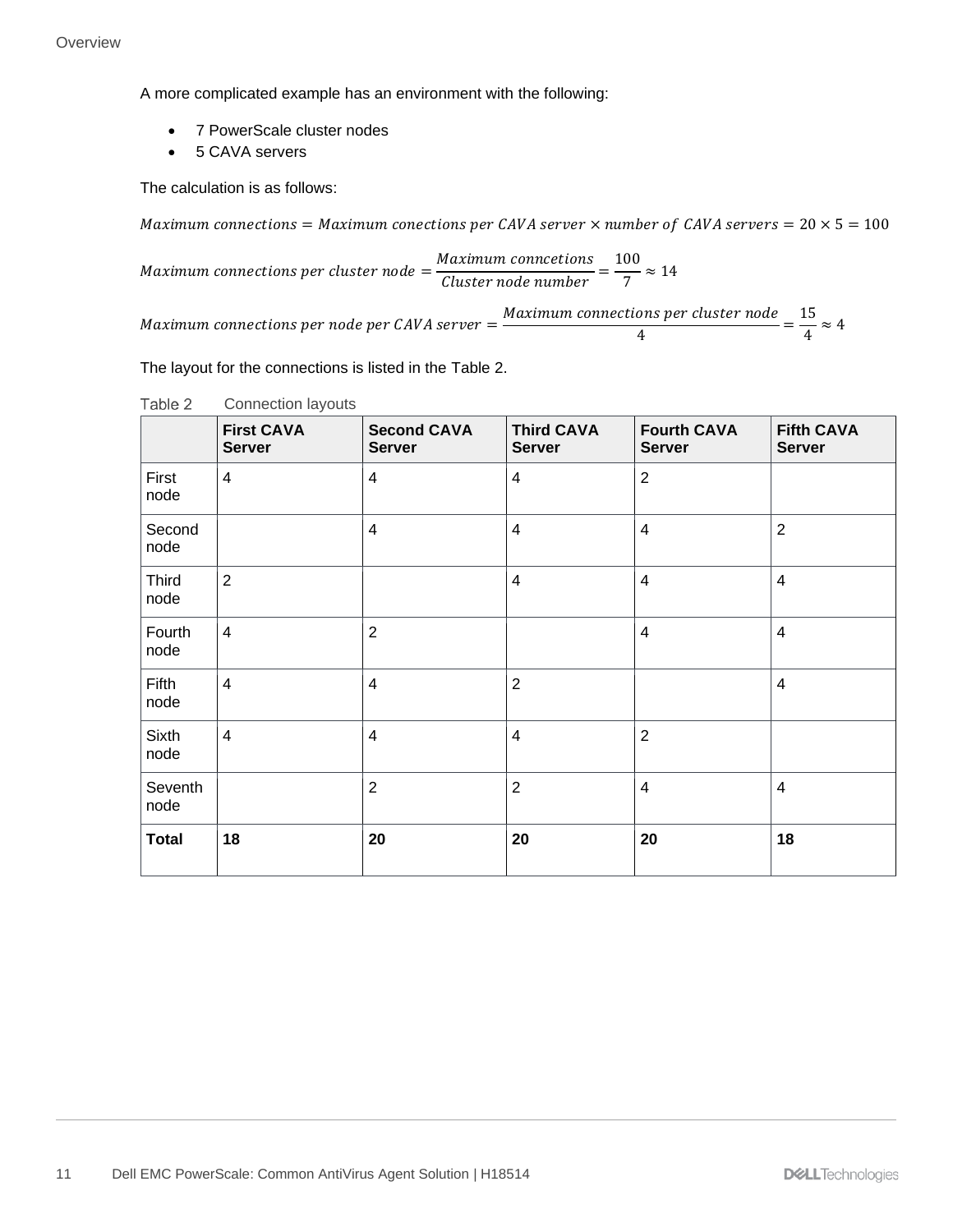### <span id="page-11-0"></span>1.3 Supported vendors

Theoretically, OneFS should support all the anti-virus vendors supported by CEE or CAVA. For the detailed list, see [Table 3.](#page-11-1) CEE regularly updates the table of the supported vendors and their versions. For the most up-to-date list, see the [Common Event Enabler Release Notes.](https://www.dell.com/support/home/en-us/product-support/product/common-event-enabler/docs)

| Vendor                                        | <b>Version supported</b> |
|-----------------------------------------------|--------------------------|
| McAfee <sup>®</sup> VirusScan                 | 8.8i Patch13             |
| <b>McAfee EndPoint Protection</b>             | 10.7.0 Update July 2020  |
| Symantec <sup>®</sup> Protection Engine       | 8.0                      |
| <b>Symantec Endpoint Protection</b>           | 14.2                     |
| Microsoft SCEP                                | 4.10.209.0               |
| <b>Microsoft Defender</b>                     | 4.18.2004                |
| <b>F-Secure ESS</b>                           | 12.12                    |
| Kaspersky® Security 10 for Windows Server     | 10.1.2                   |
| TrendMicro® ServerProtect for Storage         | 6.00 Patch 1             |
| Sophos <sup>®</sup> Endpoint Security Control | 10.8                     |
| <b>Computer Associates eTrust</b>             | 6.0                      |

<span id="page-11-1"></span>Table 3 Supported vendors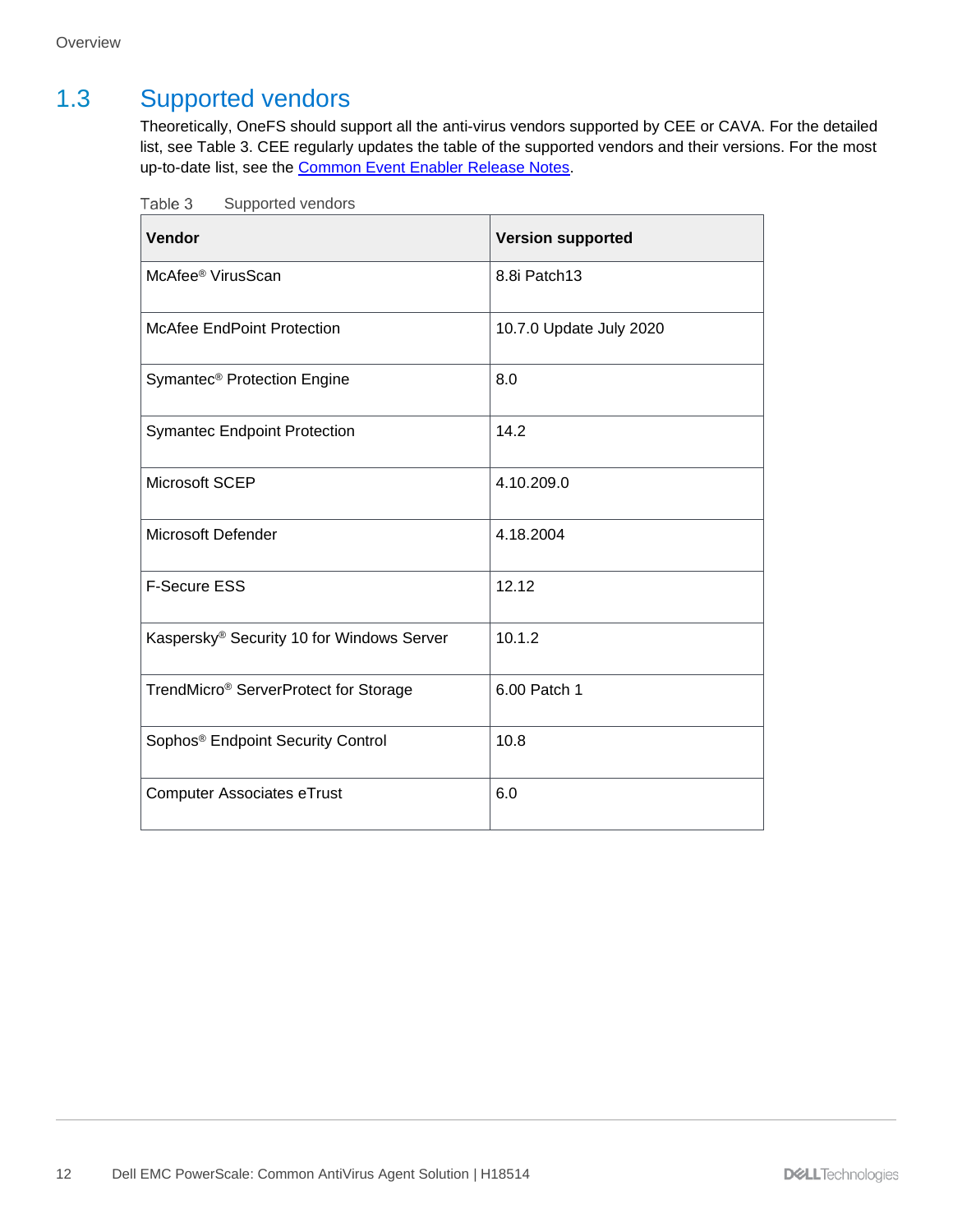# <span id="page-12-1"></span><span id="page-12-0"></span>1.4 Supportability

See [Table 4](#page-12-1) for the supportability of this feature.

| Table 4 | Supportability |
|---------|----------------|
|---------|----------------|

| <b>Supportability</b>     | <b>Description</b>                                                                                                                                                                                                |
|---------------------------|-------------------------------------------------------------------------------------------------------------------------------------------------------------------------------------------------------------------|
| Protocol support          | <b>SMB</b>                                                                                                                                                                                                        |
| Legacy ICAP support       | Yes                                                                                                                                                                                                               |
| Snapshot scanning support | No.                                                                                                                                                                                                               |
| SyncIQ                    | Transferring anti-virus files attributes using<br>SynclQ will not be supported.                                                                                                                                   |
| SmartLock files scanning  | The files under SmartLock protection are read-<br>only. OneFS cannot set scanning attributes on<br>them, and in case they are infected, the anti-<br>virus application cannot take proper action<br>against them. |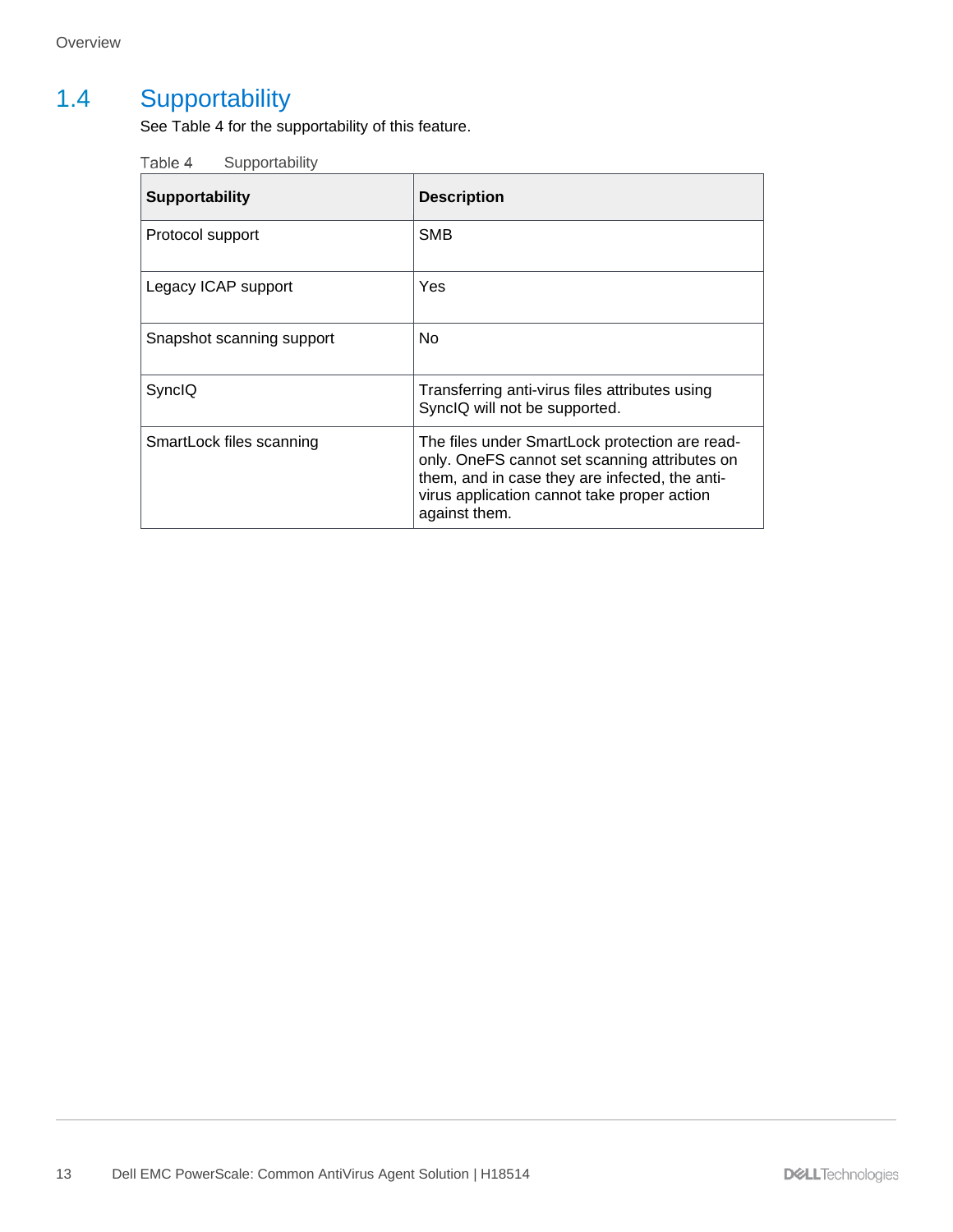# <span id="page-13-0"></span>2 Deployment and configuration

### <span id="page-13-1"></span>2.1 Overview

[Figure 5](#page-13-2) shows the overall workflow of how CAVA works in OneFS. The anti-virus applications use the SMB protocol to fetch the file or a portion of a file for scanning in a PowerScale cluster. From the anti-virus perspective, a hidden SMB share **CHECK\$** is used for this purpose and resides on every anti-virus application server. This share allows access to all files on a PowerScale cluster under **/ifs**. SmartConnect and a dedicated access zone are introduced in this process to ensure that all the connection from the anti-virus application is fully distributed and load-balanced among all the configured nodes in the IP pool. A hidden role **AVVendor** is created by the CAVA anti-virus service to map the **EMC CAVA** service account into OneFS.

[Figure 5](#page-13-2) also shows the overall steps to configure CAVA in OneFS:

- 1. Create CAVA servers in OneFS
- 2. Create IP pool
- 3. Create a dedicate access zone for CAVA (AvVendor)
- 4. Create Active Directory authentication provided in the access zone (AvVendor)
- 5. Update role (AVVendor)

The following sections introduce these steps in detail.



<span id="page-13-2"></span>Figure 5 Workflow showing how CAVA works in OneFS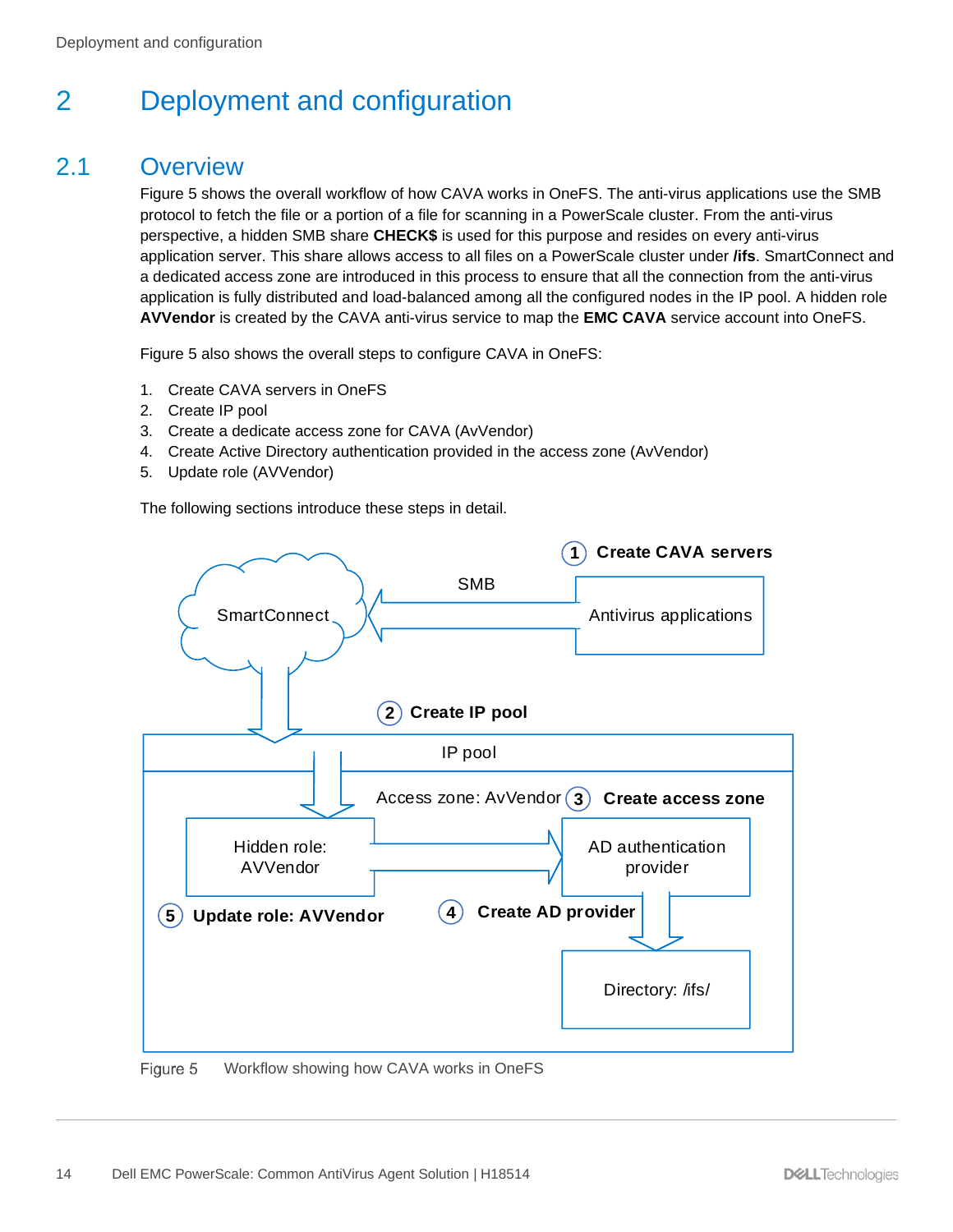The prerequisites to configure CAVA service in OneFS are listed in [Table 5.](#page-14-1)

| <b>Prerequisites</b>                                                            | <b>Description</b>                                                                                                                                                                               |  |  |
|---------------------------------------------------------------------------------|--------------------------------------------------------------------------------------------------------------------------------------------------------------------------------------------------|--|--|
| SMB service                                                                     | SMB service on OneFS should be enabled to ensure anti-virus<br>applications can fetch data from PowerScale cluster for<br>scanning.                                                              |  |  |
| <b>SmartConnect Service</b><br>IP (SSIP)                                        | SSIP should be configured in the OneFS subnet level.<br>SmartConnect is used by the CAVA service to ensure all the<br>scanning requests are well balanced among all the nodes in<br>the IP pool. |  |  |
| Anti-virus application<br>and Dell EMC<br><b>Comment Event</b><br>Enabler (CEE) | See the document from the anti-virus software vendor and<br>Using the Common Event Enabler on Windows Platforms.                                                                                 |  |  |
| Active Directory access                                                         | CAVA service in OneFS requires the anti-virus application and<br>PowerScale cluster are in the same domain.                                                                                      |  |  |
| Dedicated IP<br>addresses                                                       | All the connections from anti-virus applications are served by a<br>dedicated IP pool in PowerScale. These IP addresses are used<br>to configure the IP ranges in this IP pool.                  |  |  |
|                                                                                 | We recommend using exclusive IP addresses which are only<br>available to the anti-virus applications.                                                                                            |  |  |

<span id="page-14-1"></span>Table 5 Prerequisites to configure CAVA service in OneFS

### <span id="page-14-0"></span>2.2 Create CAVA server in OneFS

Installation of the anti-virus application and CEE is a prerequisite as shown in [Table 5.](#page-14-1) During the configuration of CEE, a domain user is created. This domain user is the service account for Windows service **EMC CAVA** and is used to access the hidden SMB share **CHECK\$** to get the files and content for scanning. In this example, the user is **LORG\cavausr.**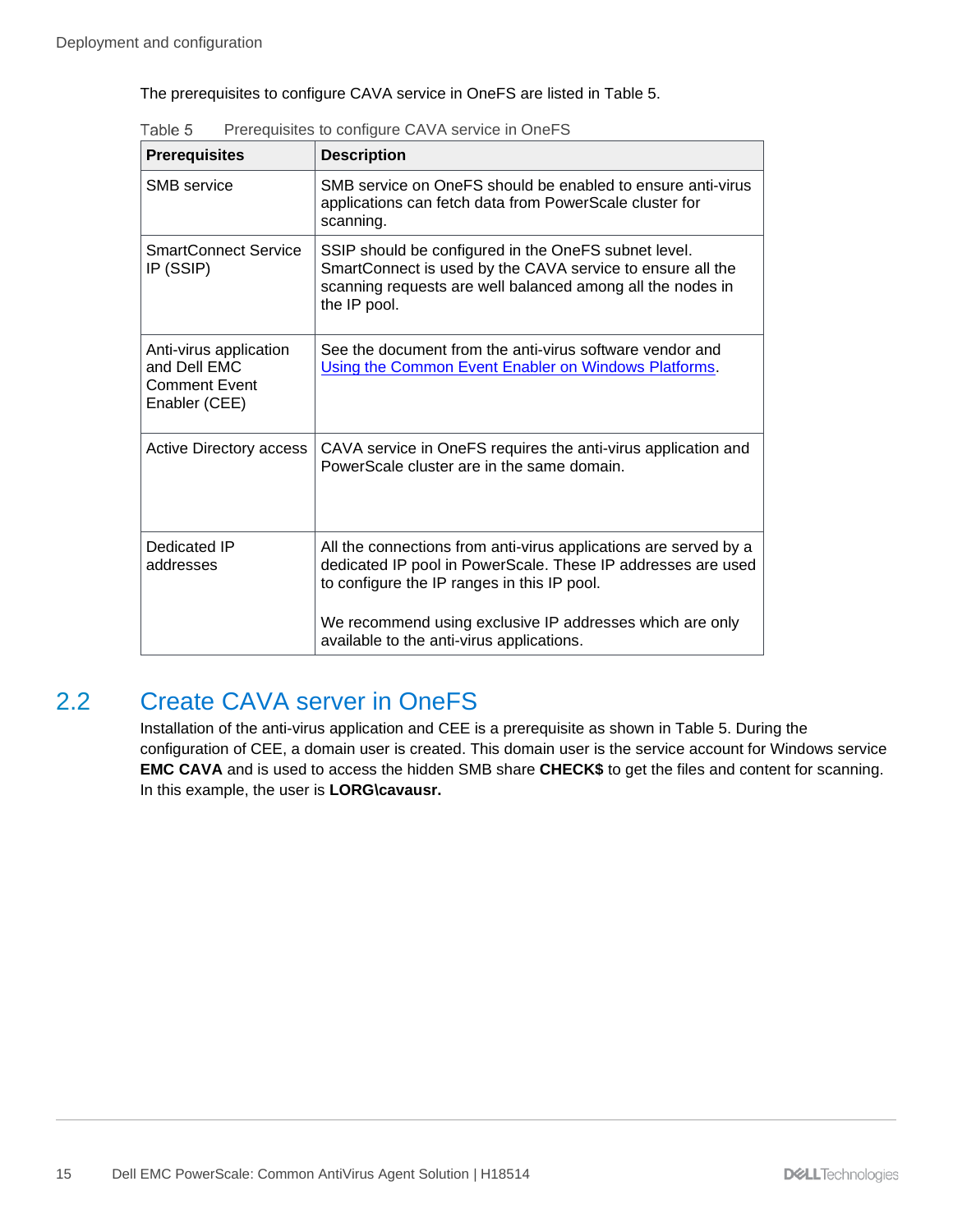After the anti-virus servers are installed and configured, create the corresponding entries in the OneFS so that PowerScale is aware of them. To perform this action, use the following command:

```
# isi antivirus cava servers create --server-name=avsh01 --server-uri=10.7.a.b -
-enabled=1
```
Alternately, use the WebUI as shown in [Figure 6.](#page-15-1)

| View/Edit CAVA antivirus server |                    | $\times$     |
|---------------------------------|--------------------|--------------|
| *Server URL                     | 10.7.<br>12228/cee |              |
| *Server name                    | avsh01             |              |
| Related this server             |                    |              |
| Cancel                          |                    | Save changes |

<span id="page-15-1"></span>

You can add multiple CAVA servers into OneFS configuration for the proper number of the CAVA servers for a given PowerScale cluster (refer to section [4](#page-26-0) about sizing).

### <span id="page-15-0"></span>2.3 Create an IP Pool

**Note**: Before performing the following steps, ensure the **Service Enabled** is set to **No** in the CAVA settings.

The purpose of creating an IP pool is to facilitate the connections from anti-virus applications. The dedicated IP pools should only be used by the anti-virus applications. To achieve that result, we recommend that the IP ranges in this IP pool are exclusive and only available to the CAVA servers.

**Note:** Do not mix the IP range in this dedicated IP pool with others for a regular SMB client connection.

The load balancing for the anti-virus workload is achieved by the SmartConnect zone in this IP pool. Since this is a dedicated IP pool for CAVA servers, all the anti-virus scanning workload should be evenly distributed within the pool. To do this action, use the following CLI command:

```
# isi network pools create groupnet0.subnet0.pool1 --ranges=10.7.u.v-10.7.x.y --
sc-dns-zone "cavacluster1.west.isilon.com" --ifaces=1:ext-1
```
In this example:

- The IP pool is groupnet0.subnet0.pool1
- The IP range is 10.7.u.v to 10.7.x.y
- The SmartConnect Zone name is cavacluster1.west.isilon.com and make sure the DNS delegtion is crated for it
- The network interface is the ext-1 from node 1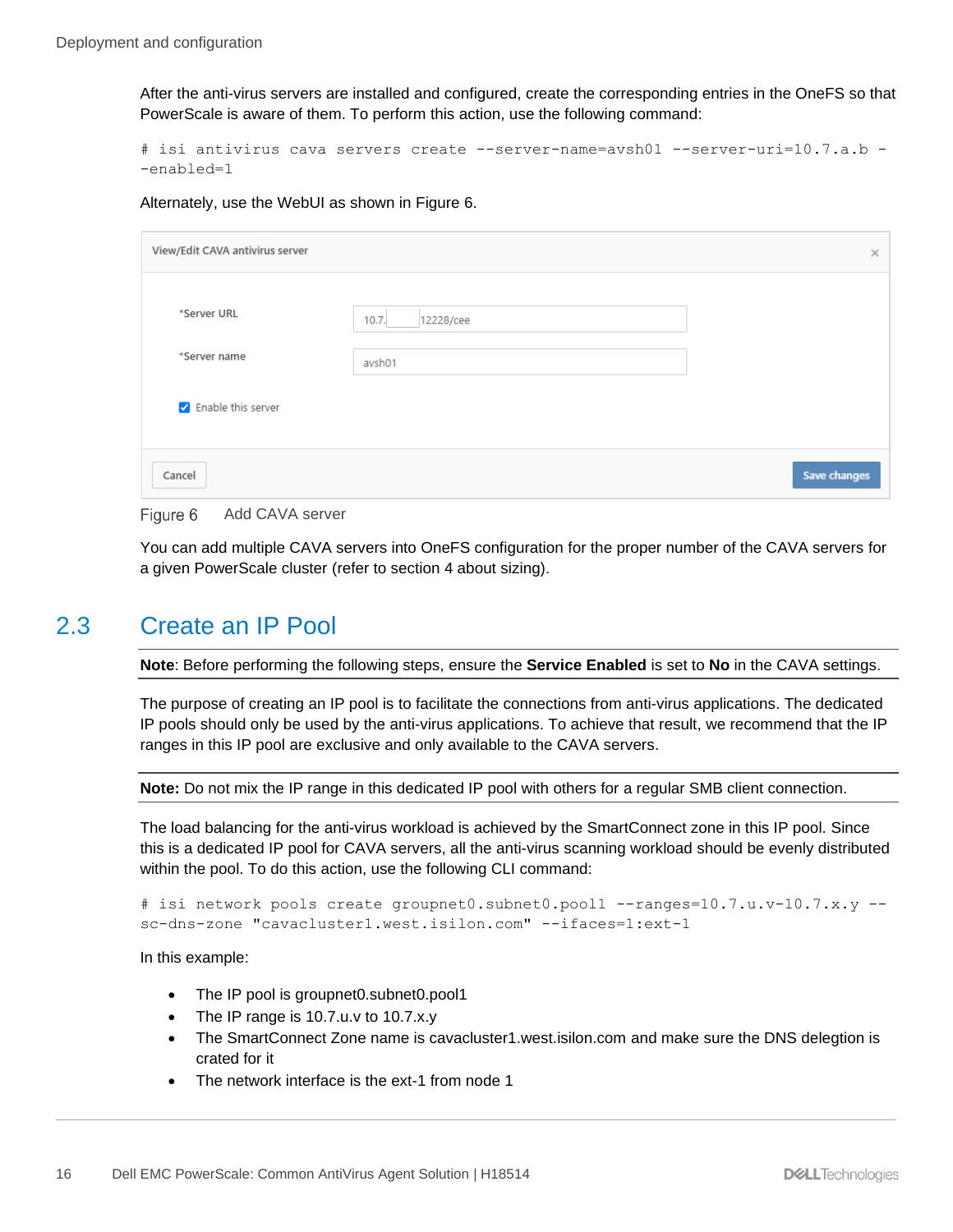After the IP pool is created, associate it with the CAVA configurations by using the following command. After this command, this IP pool is only available to the CAVA servers, and simultaneously, the corresponding access zone of this IP pool are changed to AvVendor.

# isi antivirus cava settings modify --ip-pool="groupnet0.subnet0.pool1" This action will make the IP Pool unavailable to all other users except antivirus servers. Do you want to continue? (yes/[no]): yes " IP Pool groupnet0.subnet0.pool1 added to CAVA antivirus. Note: The access zone of IP Pool groupnet0.subnet0.pool1 has been changed to AvVendor.

"

This function is also available through the WebUI as shown in [Figure 7.](#page-16-1)

| <b>Settings</b>                                                |                                      |                          |                |  |  |
|----------------------------------------------------------------|--------------------------------------|--------------------------|----------------|--|--|
| Scan zones and filters<br>Select scan zones you want to enable |                                      |                          |                |  |  |
| Zone name ==<br>$\blacktriangleright$                          | Scan profile                         | <b>Filter enabled</b>    | <b>Actions</b> |  |  |
| System<br>ø                                                    | standard                             | true                     | View/Edit      |  |  |
| <b>Report expiry</b><br>Scan timeout (seconds)                 | 60<br>60                             | $\checkmark$<br>Day      |                |  |  |
| Scan cloudpool timeout (seconds)                               | 60                                   |                          |                |  |  |
| Maximum filescan size                                          | $\circ$                              | Kilobyte<br>$\checkmark$ |                |  |  |
| <b>IP Pool</b>                                                 | groupnet0.subnet0.pool1              | $\checkmark$             |                |  |  |
| Reset                                                          |                                      |                          | <b>Submit</b>  |  |  |
| Figure 7                                                       | Associate IP pool with CAVA settings |                          |                |  |  |

<span id="page-16-1"></span>**Note**: Be sure to create the DNS delegation for the zone name associated with IP pool created in this step.

#### <span id="page-16-0"></span>2.4 Create a dedicated access zone: AvVendor

A dedicated access zone **AvVendor** is connected to the IP pool that was created in section [2.3.](#page-15-0) This access zone is automatically created when the CAVA service is enabled in the PowerScale cluster. To enable the CAVA service, use the following command:

```
# isi antivirus cava settings modify --service-enabled=1
```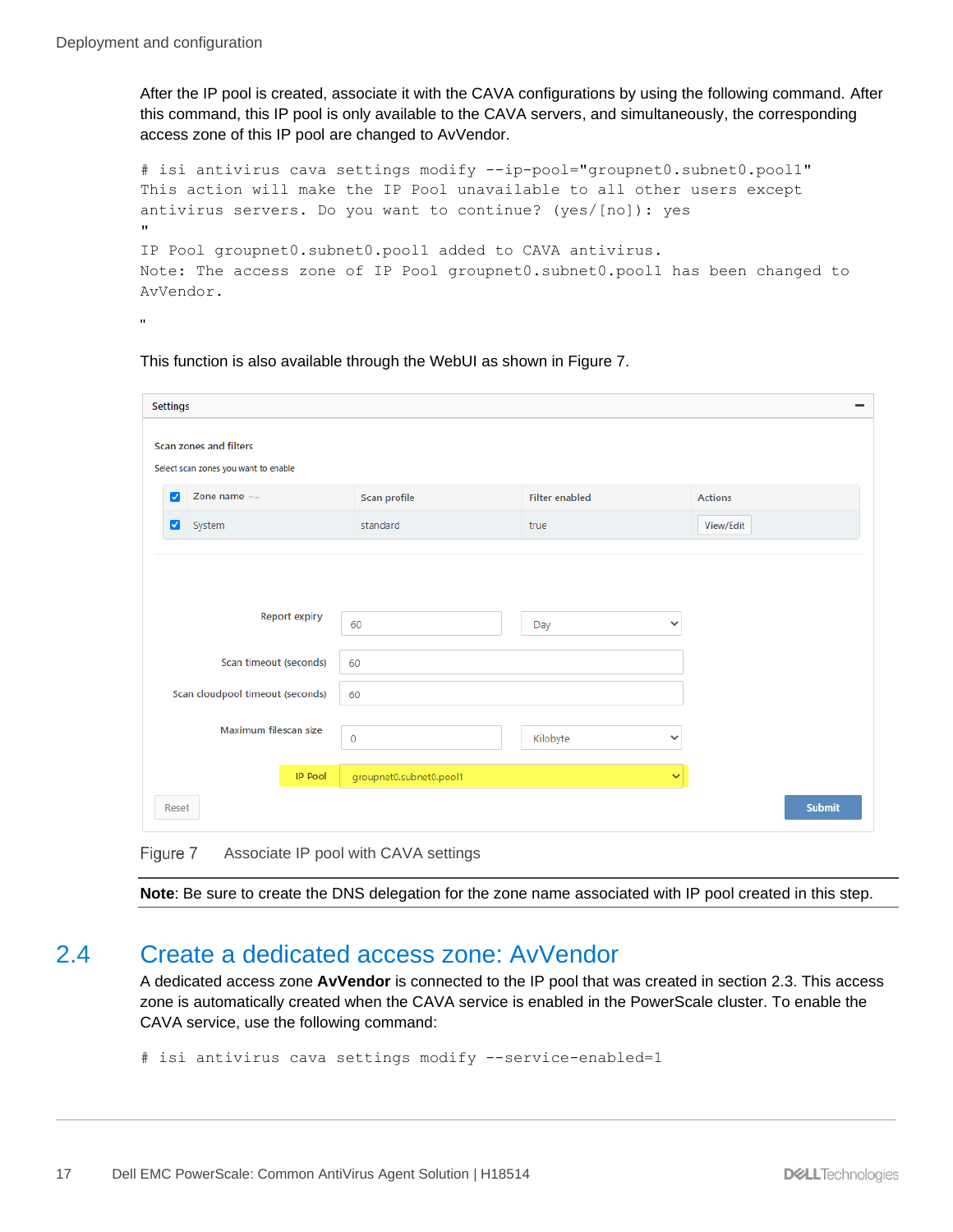View the CAVA settings and ensure the **Server Enable** setting is **Yes**.

```
# isi antivirus cava settings view
        Service Enabled: Yes
      Scan Access Zones: System
                IP Pool: groupnet0.subnet0.pool1
          Report Expiry: 8 weeks, 4 days
           Scan Timeout: 1 minute
Cloudpool Scan Timeout: 1 minute
     Maximum Scan Size: 0.00kB
```
At the current stage, AvVendor is created in the access zone list:

```
# isi zone zones list
Name Path
--------------
System /ifs
AvVendor /ifs
--------------
Total: 2
```
**Note**: The ID of the access zone **AvVendor** is **-2**.

#### <span id="page-17-0"></span>2.5 Create an Active Directory authentication provider for AvVendor

All the anti-virus application servers and PowerScale cluster should be in the same domain. Use the following CLI command to join the PowerScale cluster into the domain. In this example, the domain name is **lorg.west.isilon.com.**

# isi auth ads create lorg.west.isilon.com --user administrator

Then, add the authentication provider to the access zone AvVendor:

```
# isi zone zones modify AvVendor --add-auth-providers=lsa-activedirectory-
provider:lorg.west.isilon.com
```
#### <span id="page-17-1"></span>2.6 Update role: AVVendor

The CHECK\$ share is a hidden share that allows access to all files on the cluster. It is used exclusively by the anti-virus software running on a Microsoft Windows® server. Since the CHECK\$ share allows access to all files on the cluster, any user accessing the share must have a unique privilege. The hidden **ISI\_PRIV\_AV\_VENDOR** privilege in the AVVendor role is added to give the user account that is used by the anti-virus software access to the CHECK\$ share.

Use the following CLI command to assign the user **LORG\cavausr** to the role **AVVendor** in the access zone **AvVendor**:

# isi auth roles modify AVVendor --zone=AvVendor --add-user lorg\\cavausr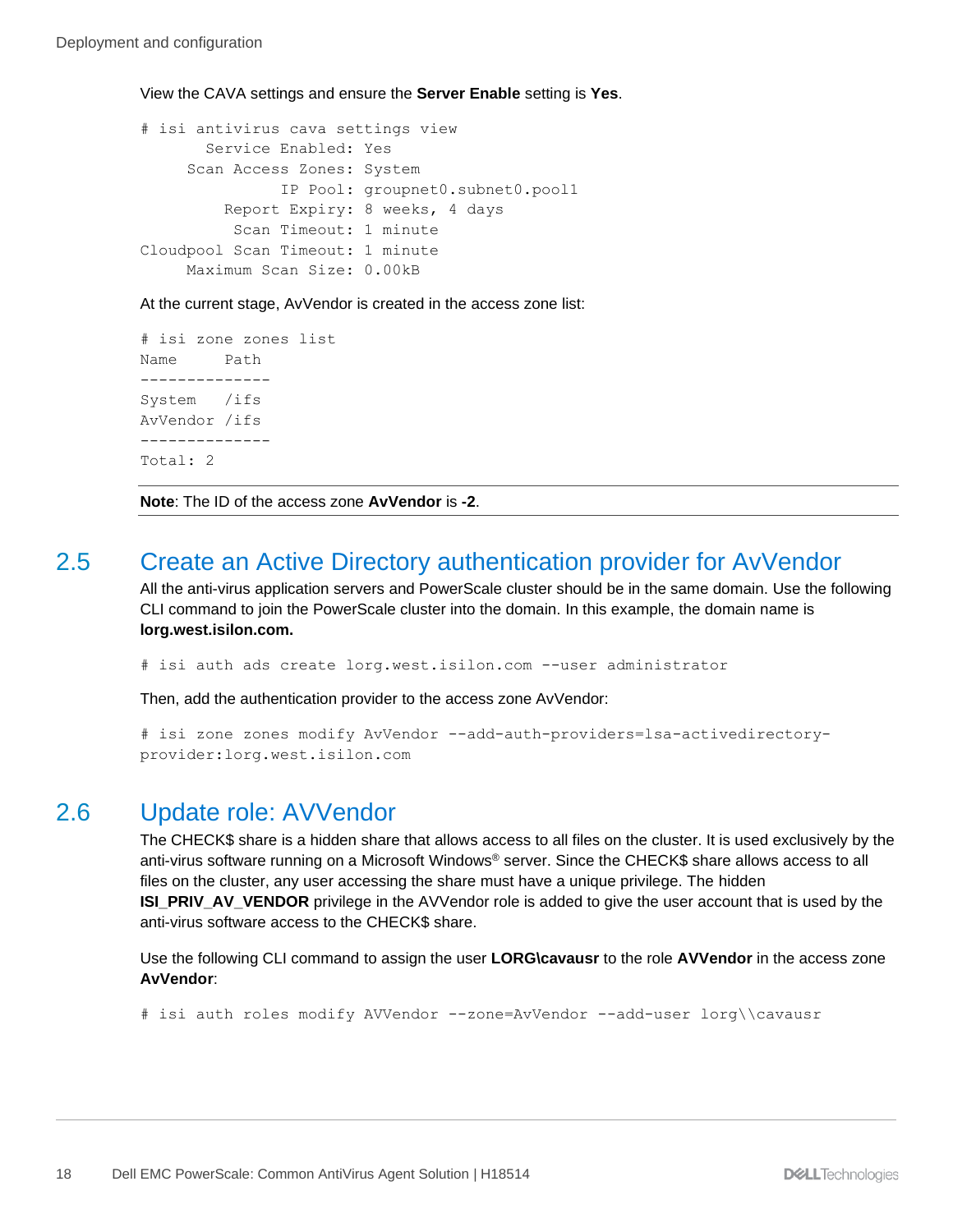At the current stage, the configuration for the CAVA service on the PowerScale is finished. Ensure the **System Status** is **RUNNING** by using the following command:

```
vshen-p21evix-1# isi antivirus cava status
         System Status: RUNNING
         Fault Message: -
          CEE Version: 8.7.7.0
           DTD Version: 2.3.0
            AV Vendor: Symantec
```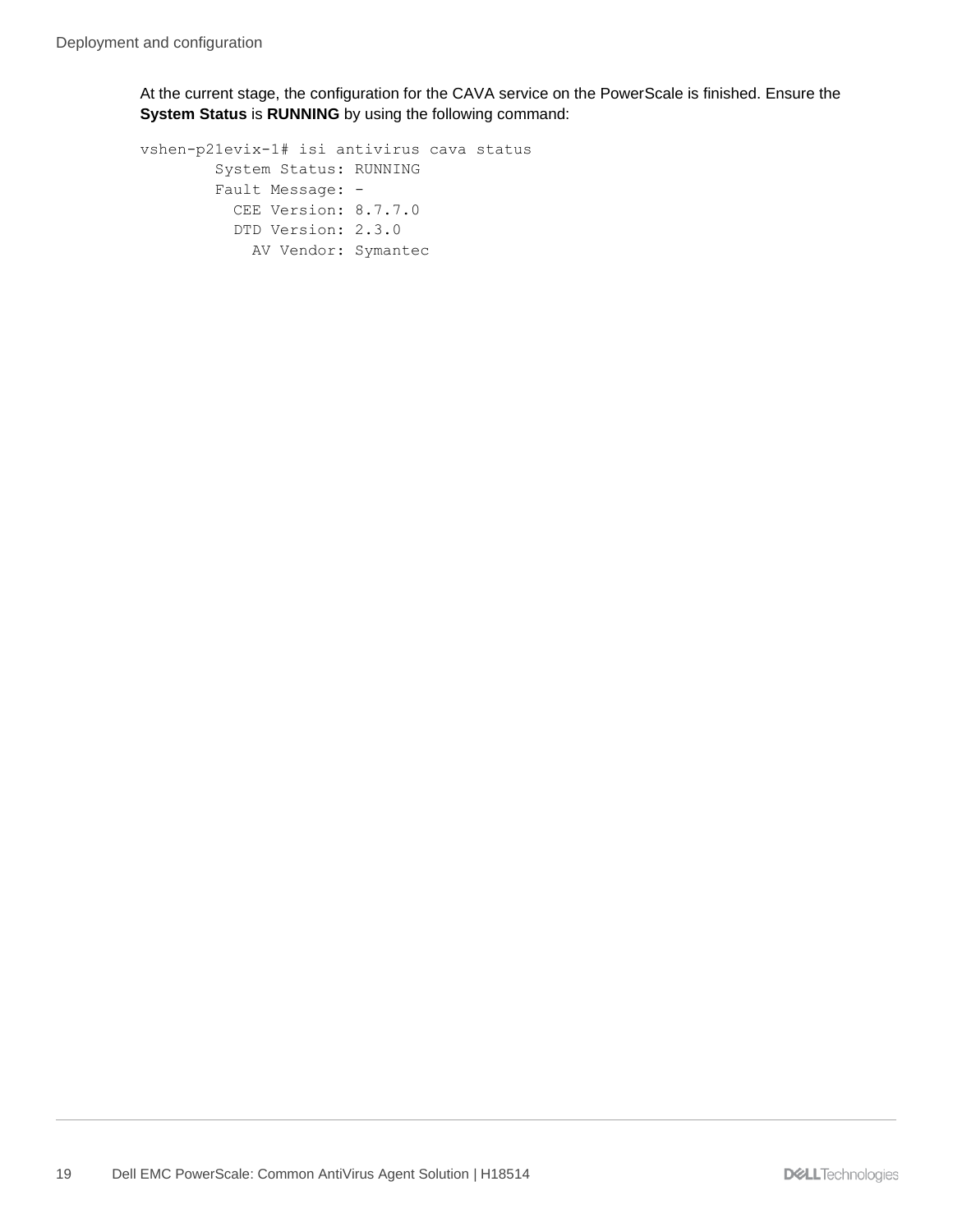# <span id="page-19-0"></span>3 Performance overview

In general, CAVA has better performance than ICAP. In the following sections, a detailed report is explained to introduce and compare the performance between CAVA and ICAP in a PowerScale cluster.

The performance results may vary depending on the PowerScale model, total number of nodes, anti-virus application vendors, size of the CAVA or ICAP servers, workload, file size distribution, and other factors. The following example only gives an overall idea of what the CAVA performance looks like and how it compares with ICAP.

The following sections cover the following:

- Test environment
- Scenario 1: Performance of scan on close
- Scenario 2: Performance of scan on read
- Scenario 3: Performance impact to SWBUILD

#### <span id="page-19-2"></span><span id="page-19-1"></span>3.1 Test environment

[Table 6](#page-19-2) shows the components in the test environment for scenario 1 and scenario 2:

| <b>Components</b>     | Number of the<br>components | <b>Details</b>                                                                                                                                      |
|-----------------------|-----------------------------|-----------------------------------------------------------------------------------------------------------------------------------------------------|
| PowerScale<br>cluster | 4-node cluster              | $\bullet$ H <sub>500</sub>                                                                                                                          |
| CAVA servers          | 3 virtual machines          | • 8 vCPUs, 16 GB memory<br>• Symantec Endpoint Protection 14.2                                                                                      |
| <b>Clients</b>        | 3 physical servers          | To generate SMB workload:<br>• For scenario 1, these servers generate create workloads.<br>• For scenario 2, these servers generate read workloads. |

| Гаble 6 |  | Test environment for the scenario I and II |  |  |  |
|---------|--|--------------------------------------------|--|--|--|
|---------|--|--------------------------------------------|--|--|--|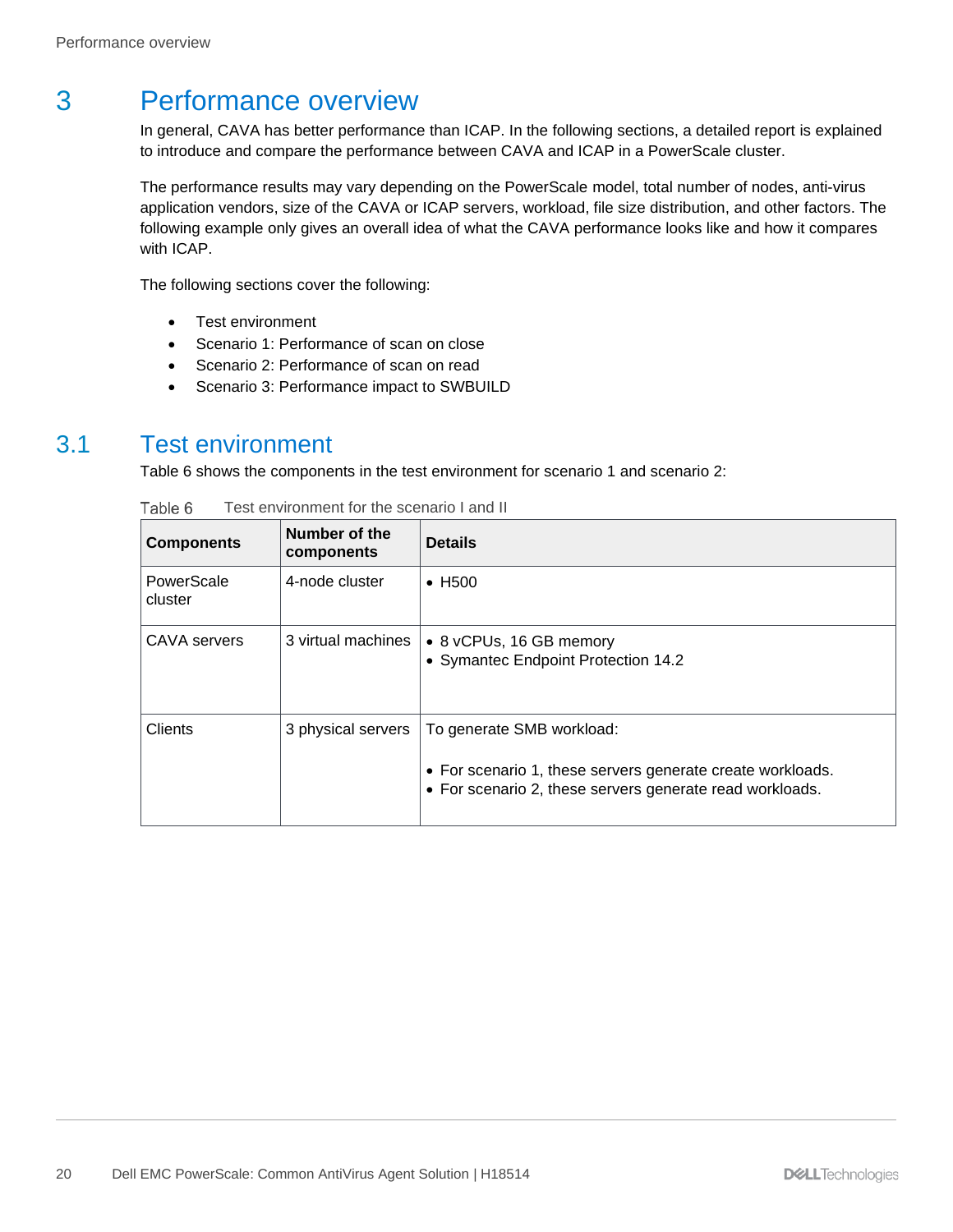[Table 7](#page-20-2) shows the components in the test environment for scenario 3:

| <b>Components</b>     | Number of the<br>components | <b>Details</b>                                                                                                                        |
|-----------------------|-----------------------------|---------------------------------------------------------------------------------------------------------------------------------------|
| PowerScale<br>cluster | 4-node cluster              | $\bullet$ H600                                                                                                                        |
| CAVA servers          | 4 hosts                     | • In this scenario, we use a custom script to simulate what anti-<br>virus applications could do to make the test cases more generic. |
| <b>Clients</b>        | 4 servers                   | • To generate SMB workload                                                                                                            |

<span id="page-20-2"></span>Table 7 Test Environment for the scenario III

# <span id="page-20-0"></span>3.2 Scenario 1: Performance of scan on close

#### <span id="page-20-1"></span>3.2.1 Test methodology

In this scenario, the client servers generate different sizes of files which are 10 KB, 100 KB, 1 MB, 10 MB, 100 MB, and 200 MB. From PowerScale perspective, a standard scan profile is applied to ensure the scan occurs when the file is closed. Regarding the detailed CAVA configuration on PowerScale, see the following profile:

```
vshen-p21evix-1# isi antivirus cava filters view System
                 Zone: System
               Enabled: Yes
          Open-on-fail: Yes
       File Extensions: *
File Extension Action: include
 Scan If No Extension: No
        Exclude Paths: -
          Scan-profile: standard
          Scan-on-read: No
        Scan-on-close: Yes
        Scan-on-rename: Yes
Scan Cloudpool Files: No
```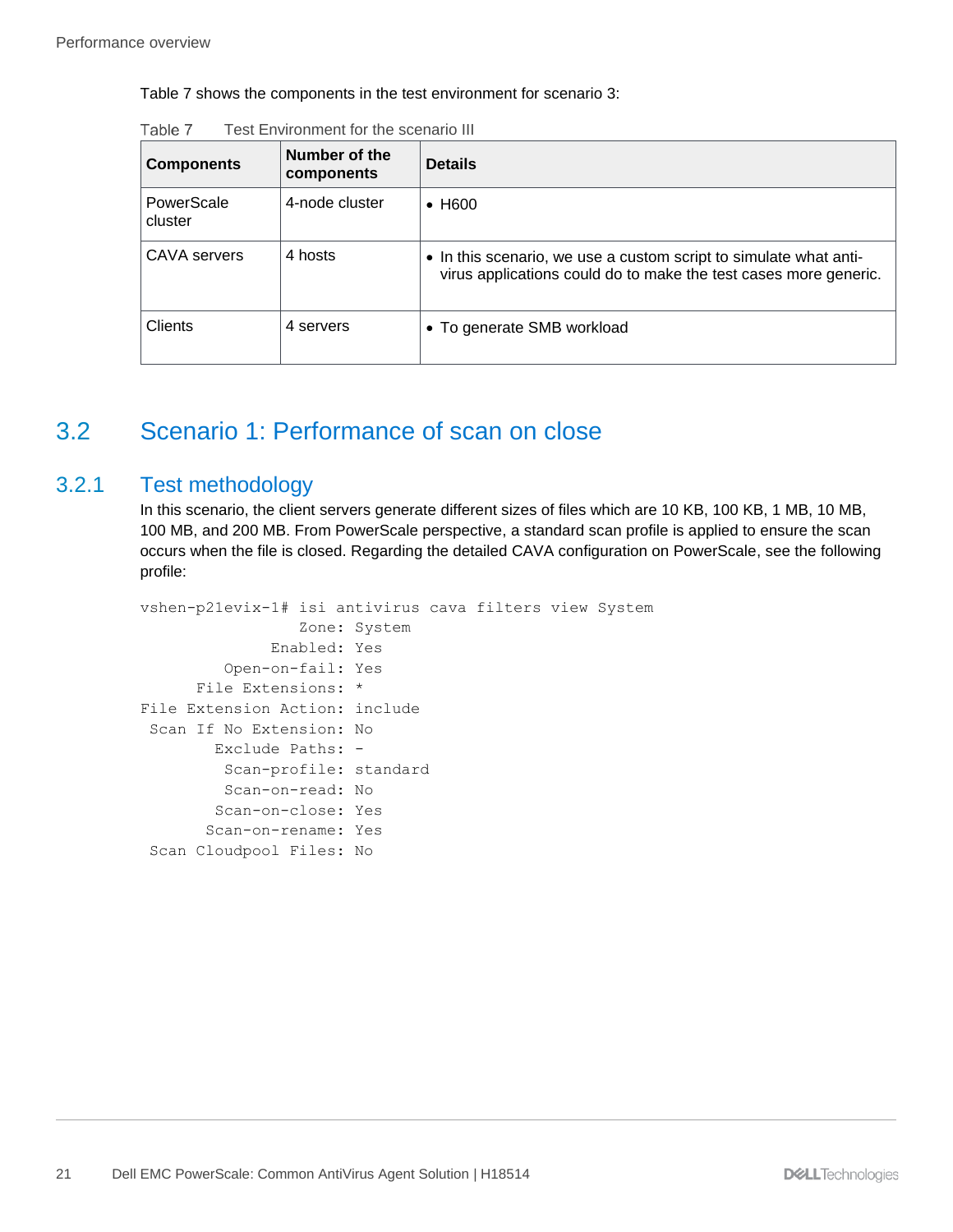#### <span id="page-21-0"></span>3.2.2 Test results

[Figure 8](#page-21-1) shows how the number of files scanned per second changes along with the increase of the average file size. With the increased size of the files, the overall trend of the files scanned per second is decreased.



<span id="page-21-1"></span>Figure 8 File scanned per second (scan-on-close)

[Figure 9](#page-21-2) shows the relationship between average file size and the scanning throughput. Theoretically, the results equal the files scanned per second times the average file size in each category. With the increase of file size, the scanning throughput increases. In this case, after it reaches 2 GB/sec, it goes flat.



<span id="page-21-2"></span>Figure 9 Scan throughput (scan-on-close)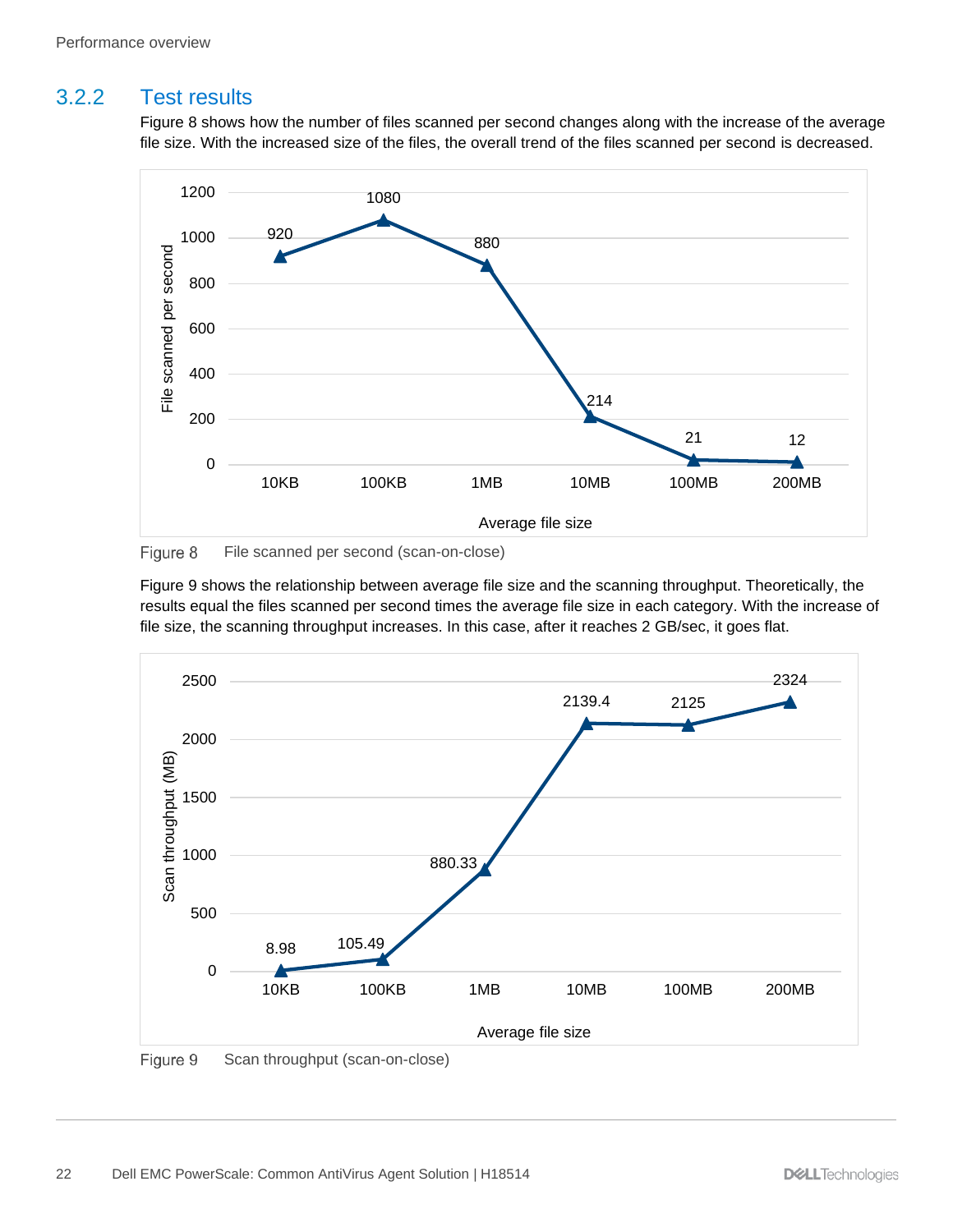The average CPU utilization on the PowerScale cluster is stable under 8% no matter the overall scan throughput or various average file sizes. For more details, see [Figure 10.](#page-22-2)



Figure 10 Average CPU utilization on PowerScale (scan-on-close)

### <span id="page-22-2"></span><span id="page-22-0"></span>3.3 Scenario 2: Performance of scan on read

#### <span id="page-22-1"></span>3.3.1 Test methodology

In this scenario, the client servers generate read requests against the files which have been generated in scenario 1. The CAVA strict profile is applied to ensure **scan-on-read** is enabled. Regarding the detailed CAVA configuration on PowerScale, see the following profile:

```
vshen-p21evix-1# isi antivirus cava filters view System
                  Zone: System
               Enabled: Yes
          Open-on-fail: Yes
       File Extensions: *
File Extension Action: include
 Scan If No Extension: No
         Exclude Paths: -
          Scan-profile: strict
          Scan-on-read: Yes
         Scan-on-close: Yes
        Scan-on-rename: Yes
 Scan Cloudpool Files: No
```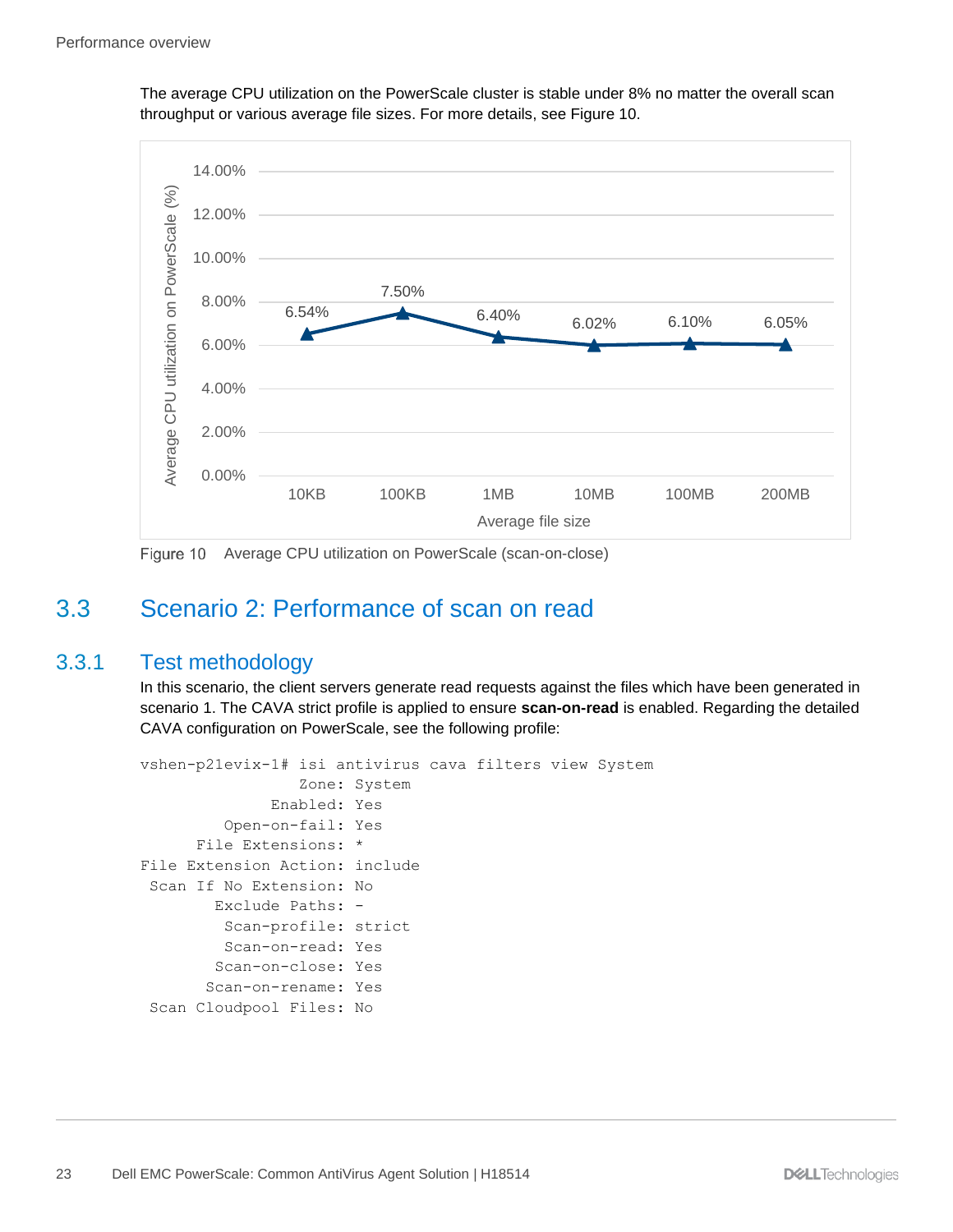#### <span id="page-23-0"></span>3.3.2 Test results

[Figure 11](#page-23-1) illustrates how the number of files scanned per second changes along with the increase of the average file size. With the increased size of the files, the overall trend of the files scanned per second is decreased.



<span id="page-23-1"></span>Figure 11 Files scanned per second (scan-on-read)

[Figure 12](#page-23-2) shows the relationship between the average file size and scanning throughput. Theoretically, the results equal the files scanned per second times the average file size in each category. With the increase of file size, the scanning throughput increases. In this case, after it reaches 300 MB/sec, it goes flat. Compared with the results in scenario 1, it is obvious that the scan efficiency is much higher than the outcome in this scenario. Scan-on-read can provide better protection again viruses, however, the scanning efficiency is lower than scan-on-close. We recommend carefully selecting the scan profile to match your business requirements and performance level.



<span id="page-23-2"></span>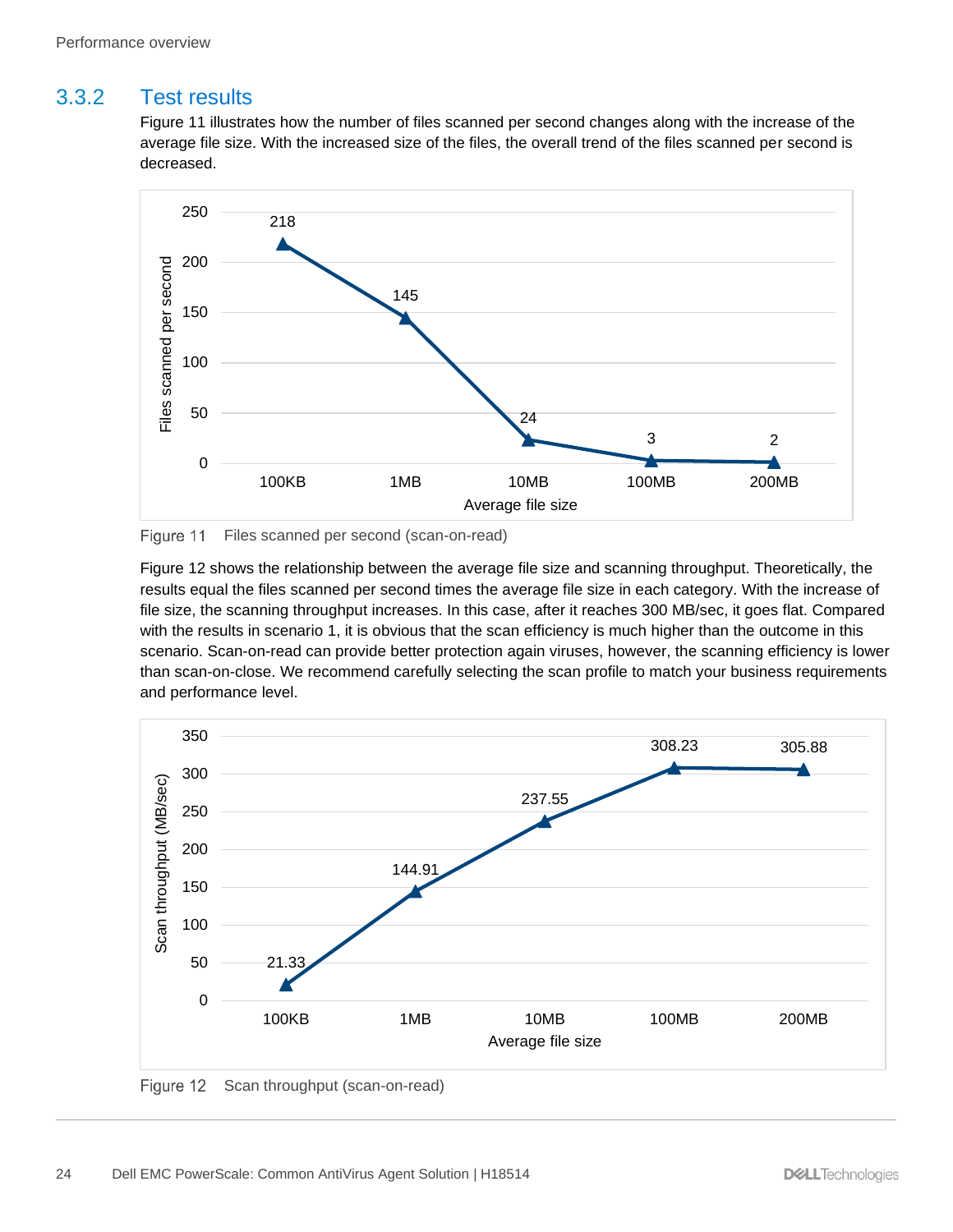The average CPU utilization on PowerScale cluster is stable around 6% no matter the overall scan throughput or various average file size. For more details, see [Figure 13.](#page-24-2)



Figure 13 Average CPU utilization on PowerScale (scan-on-read)

### <span id="page-24-2"></span><span id="page-24-0"></span>3.4 Scenario 3: Performance impact on SWBUILD

#### <span id="page-24-1"></span>3.4.1 Test methodology

In this scenario, we use SPEC SFS 2014 to generate and simulate the real-world workloads with **SWBUILD**. We included the following subscenarios to better understand the performance impact from the CAVA workload:

- Baseline: There is no CAVA workload, and the only workload running on the cluster is SWBUILD from SPEC SFS 2014.
- Path excluded: The path for SWBUILD workload has been excluded from the CAVA configuration.
- Standard profile: Scan-on-close, scan-on-rename.
- Strict profile: Scan-on-close, scan-on-rename, scan-on-open.

**Note**: For comparison, all four subscenarios use the same requested operation rate that is configured in SPEC SPS 2014.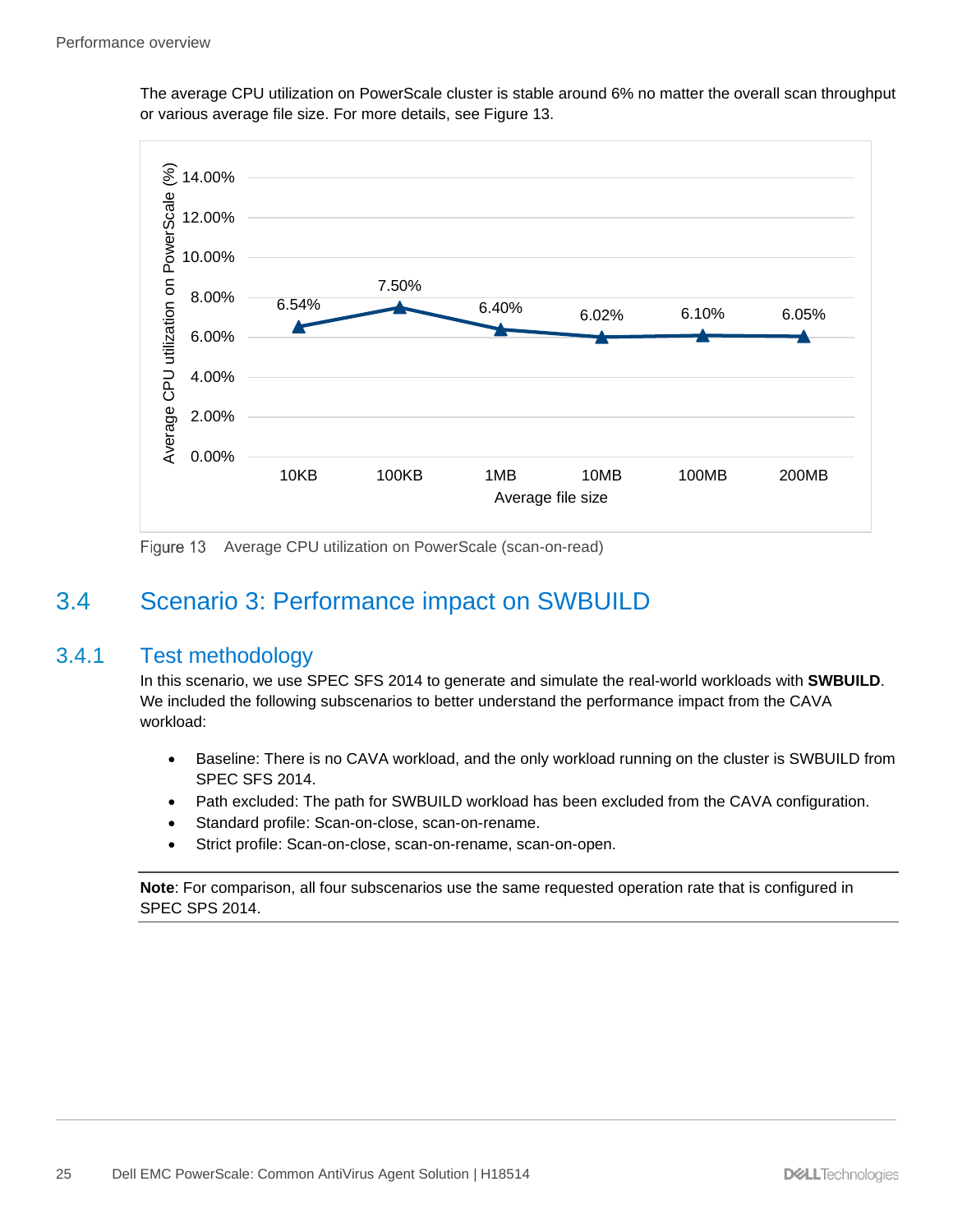#### <span id="page-25-0"></span>3.4.2 Test results

[Figure 14](#page-25-1) shows the results of the achieved operations per second in the four subscenarios defined in the previous sections. The standard scanning profile, or if we exclude the workload path from the CAVA configuration, has almost no performance impact compared with the baseline result. The standard profile implements scan-on-close, which means any file newly written or modified is submitted for virus scanning in the background after it is closed by the client. Scan-on-close is not synchronous in the host I/O path, and it slows down the incoming workload. In this case, the incoming workload proceeds unabated.

In the case of the strict profile, the performance drops by 34%. This is because the strict profile adds scan-onread; any file not previously scanned, when opened for read by a client, is submitted for scanning at that time and it is synchronously in the host I/O path.



<span id="page-25-1"></span>Figure 14 Achieved operation per second

[Figure 15](#page-25-2) shows the average latency in the four subscenarios defined in the previous sections. The standard scanning profile, or if we exclude the workload path from the CAVA configuration, has almost the same latency compared with the baseline. In the strict profile, the latency increases by 52%.

<span id="page-25-2"></span>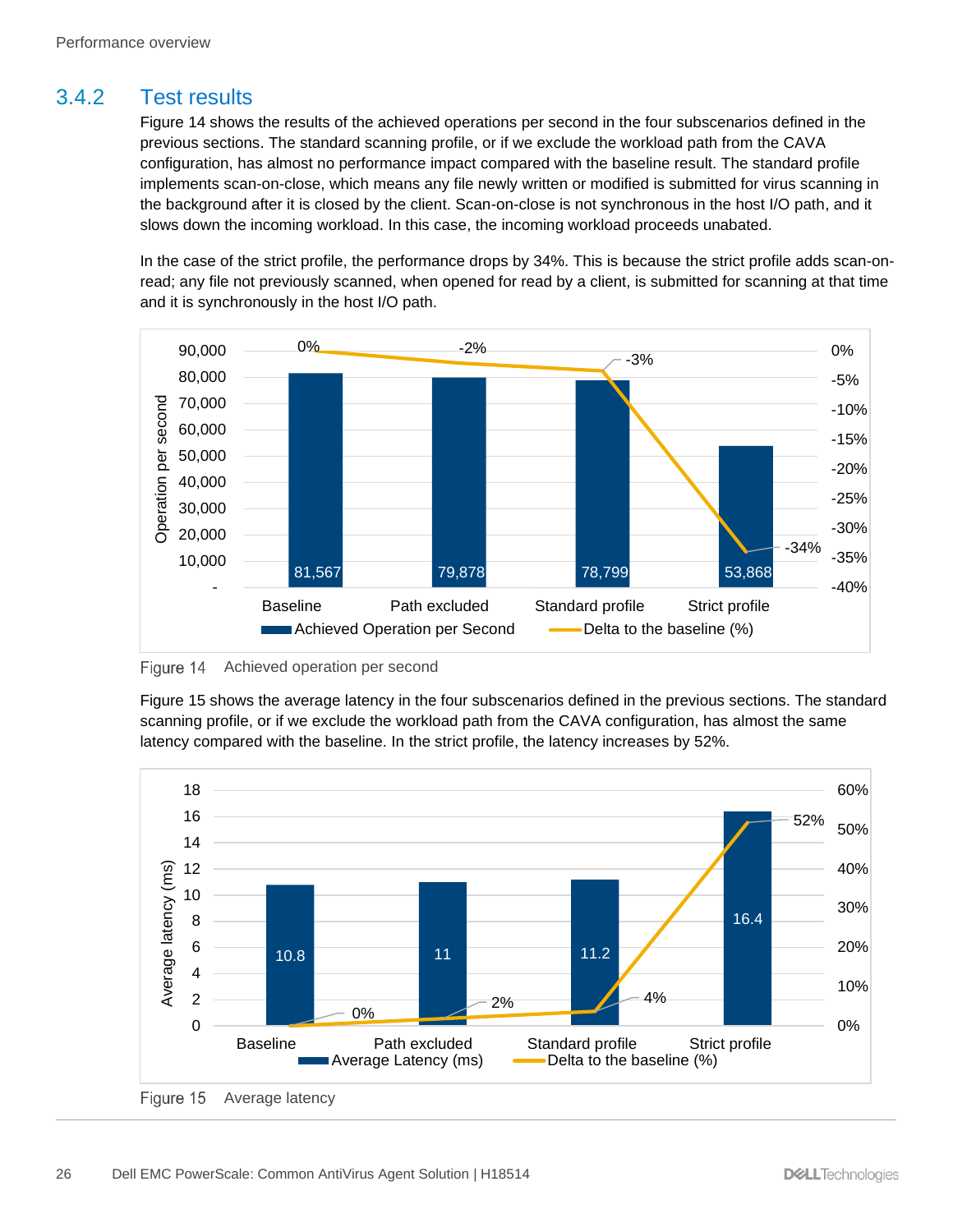# <span id="page-26-0"></span>4 Sizing

#### <span id="page-26-1"></span>4.1 Overview

In this section, two sizing methodologies are introduced for sizing the number of CAVA servers with a given PowerScale cluster. Both methodologies can only come out with an essential number of the CAVA servers. For more granular sizing which is based on various workloads, see the CEE CAVA calculator described in [Using the Common Event Enabler on Windows Platforms.](https://dl.dell.com/content/docu48055_Using_the_Common_Event_Enabler_on_Windows_Platforms.pdf?language=en_US&source=Coveo)

### <span id="page-26-2"></span>4.2 General best practices for sizing

No matter which methodology to use, we recommend using the following general best practices for sizing:

- Use Windows machines with at least 16 GB memory and two-core processors.
- Use a minimum of two CEE or CAVA machines for redundancy.

# <span id="page-26-3"></span>4.3 Methodology 1

Methodology 1 only requires having the cluster node number as the known condition. The number of CAVA servers follows the following algorithm.

The number of CAVA servers  $=\frac{The\ number\ of\ nodes\ in\ a\ PowerScale\ cluster}$ 4

For example, in a 22 node PowerScale cluster, The number of CAVA servers is:

The number of CAVA servers  $=\frac{22}{4}$  $\frac{1}{4}$  = 5.5  $\approx$  6

In this case, we need six CAVA servers.

Methodology 1 only provides an essential calculation that is based on the total number of nodes as the known condition. This methodology suits both the on-demand scan and scheduled scan. For some scenarios where customers do not have details for the I/O pattern of their workflow, they can use this methodology for sizing.

#### <span id="page-26-4"></span>4.4 Methodology 2

Methodology 2 is much more granular than the methodology 1 since it accounts for the various workloads. This methodology only applies to the on-demand scan due to the sizing and because expected performance can vary based on different job performance impact levels.

The assumption for this methodology is as follows:

Typical antivirus scan roundtrip time (RTT) for each CAVA connection  $= 40$ ms

The known condition for this methodology is as follows:

Define the total number of the requests per second which will trigger the on demand scan as R

Maximum connections per CAVA servers  $= 20$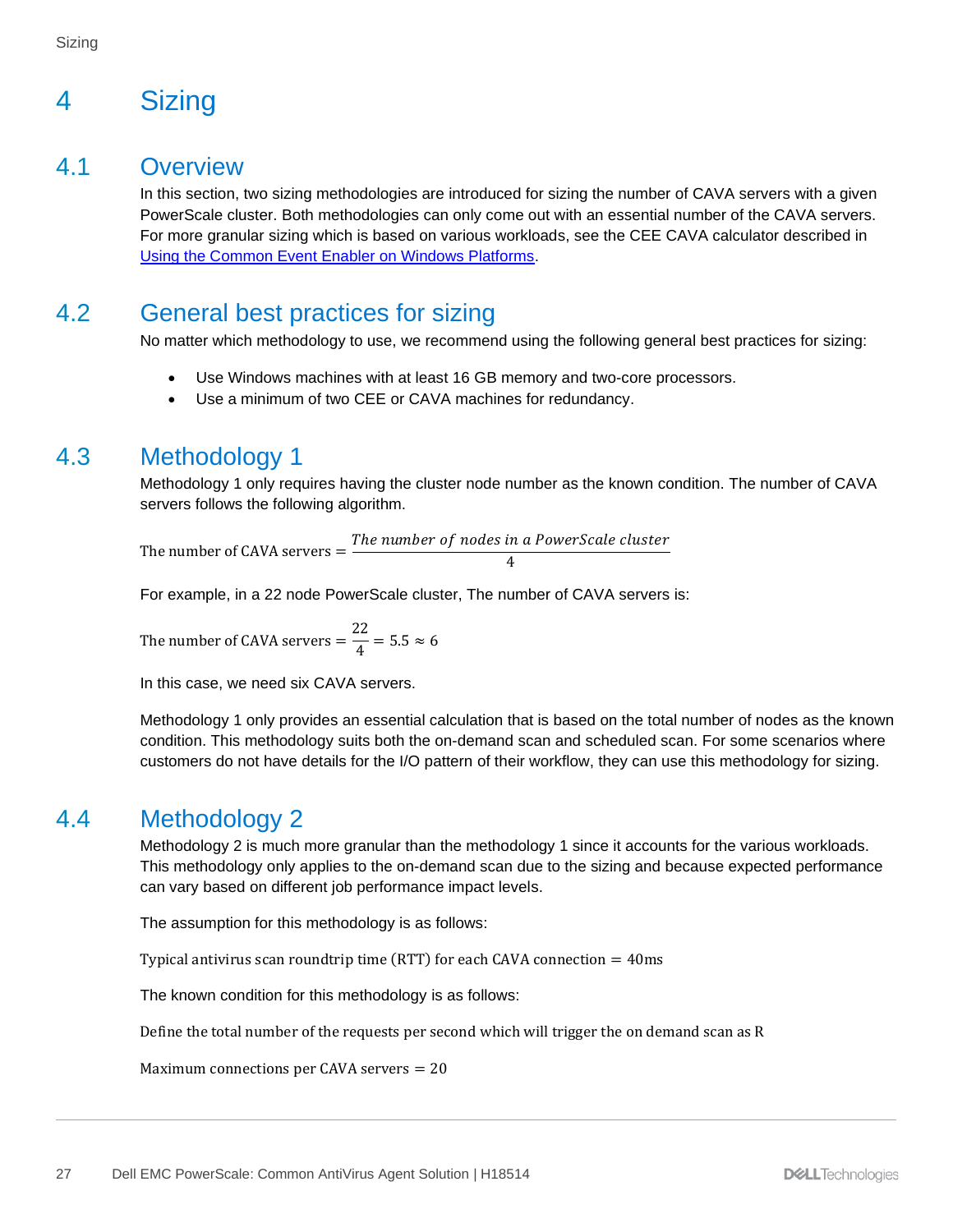The algorithm is as follows:

Total scans can be done per second for each CAVA connection  $=$   $\frac{1000}{40}$  = 25

The number of CAVA connections required  $=\frac{R}{2R}$ 25

Minimum number of CAVA servers required  $=$   $\frac{The \ number \ of \ CAVA \ connections \ required}{M}$ he number of CAVA connections required  $= \frac{R}{25 * 20} = \frac{R}{50}$ 500

In the following example, the scan profile is **standard**, the SMB close requests are **1,000 operations per second**, and the SMB rename requests are **200 operation per second**. The number of CAVA servers required is as follows:

Minimum number of CAVA servers required  $=$   $\frac{1000 + 200}{500} = \frac{1200}{500} = 2.4 \approx 3$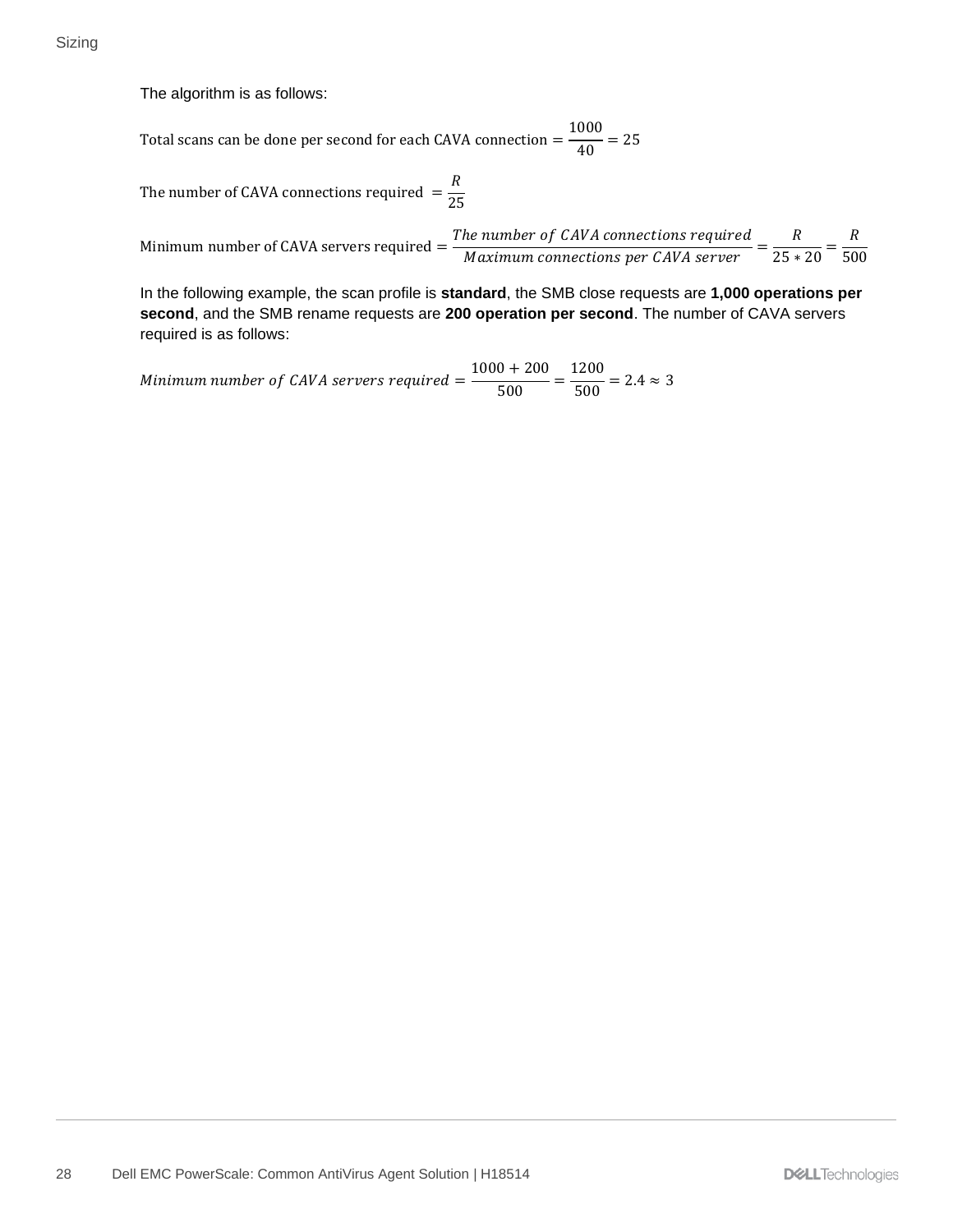# <span id="page-28-0"></span>5 General considerations

#### <span id="page-28-1"></span>5.1.1 NANON considerations

Not all nodes on network (NANON) is supported in CAVA configurations. More details are provided as follows:

- Scheduled scan: This works by default. In OneFS 9.1.0.0, an improved job engine has been implemented to detect a list of nodes not having connection to CAVA servers, and then inform job engine not to distribute scan jobs to these nodes. This means only the PowerScale nodes with the front-end connection to the CAVA servers will be triggered to run scheduled scan.
- On-demand scan or manual scan: As long as the PowerScale node which triggers the on-demand scan or manual scan has the front-end connection to the CAVA servers, it works. Otherwise, a CELOG event - SW\_AVSCAN\_CAVA\_SERVER\_OFFLINE is raised for notification.

The following is an example in which two IP pools are segregated.

| IP pools                      | <b>Nodes connected</b>                                                       |
|-------------------------------|------------------------------------------------------------------------------|
| Pool for business<br>workload | $\bullet$ Node 1<br>$\bullet$ Node 2<br>$\bullet$ Node 3<br>$\bullet$ Node 4 |
| Pool for CAVA<br>workload     | $\bullet$ Node 1<br>$\bullet$ Node 2<br>$\bullet$ Node 3                     |

Table 8 IP pools configuration

In this example, the following behavior is expected:

- If the on-demand scan or manual scan is triggered from Node 1 to Node 3, it works.
- If the on-demand scan or manual scan is triggered from Node 4, it fails with CELOG event SW\_AVSCAN\_CAVA\_SERVER\_OFFLINE.
- The scheduled scan works properly.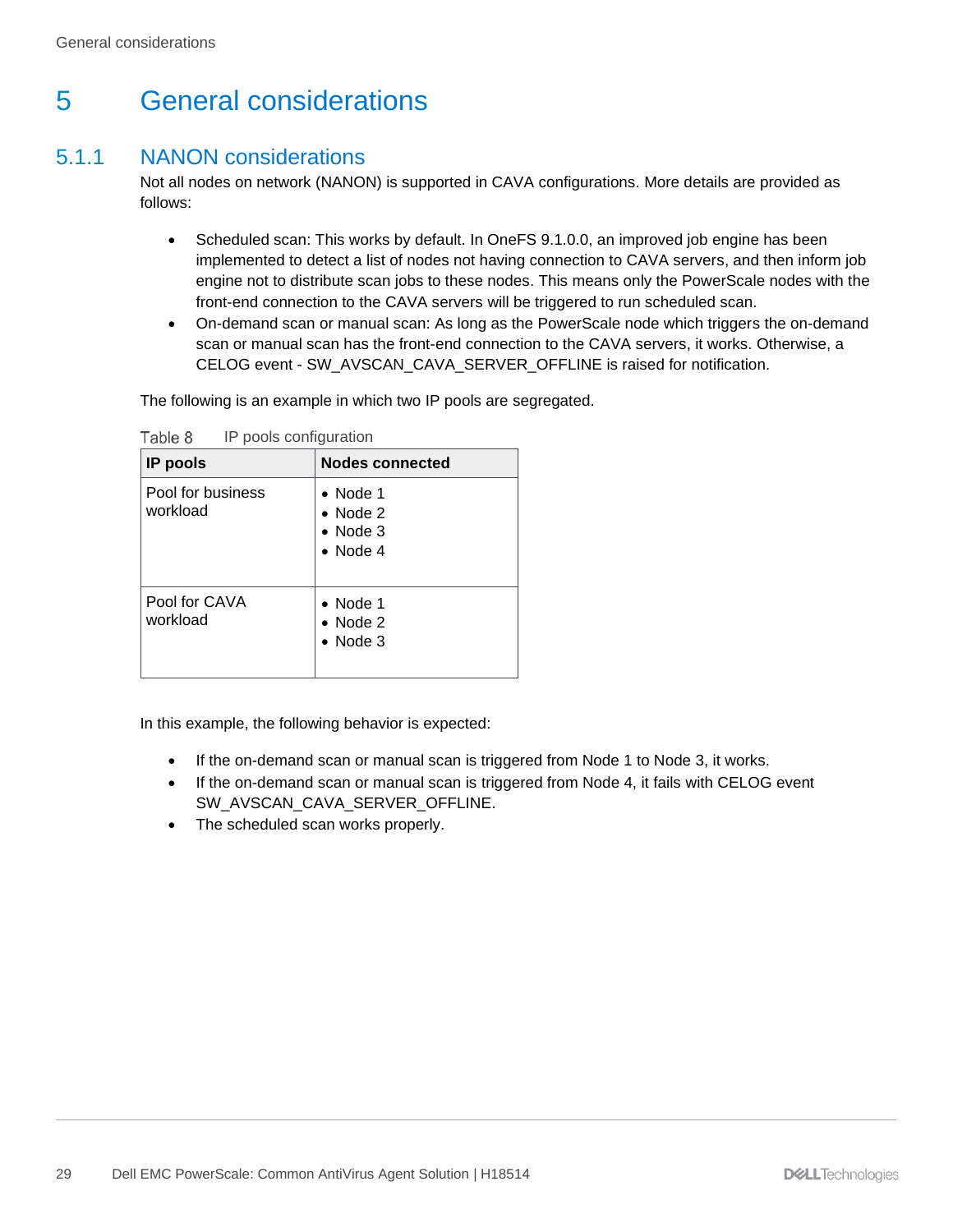#### <span id="page-29-0"></span>5.1.2 CloudPools considerations

The CAVA configuration in OneFS supports scanning files in CloudPools. By default, scanning of CloudPools files is disabled to prevent the unexpected cost of file callback. To enable this setting, go to the scan zones settings in the CAVA configuration tab. [Figure 16](#page-29-1) shows the details.

| System<br>true<br>false<br>true<br>Filter enabled<br>Open on fail<br>Scan profile<br>Standard<br>$\checkmark$ |                   |                      |
|---------------------------------------------------------------------------------------------------------------|-------------------|----------------------|
| Zone name<br>Scan on close<br>Scan on read<br>Scan on rename<br><b>Scan settings</b>                          | Scan zone details |                      |
|                                                                                                               |                   |                      |
|                                                                                                               |                   |                      |
|                                                                                                               |                   |                      |
|                                                                                                               |                   |                      |
|                                                                                                               |                   |                      |
|                                                                                                               |                   |                      |
|                                                                                                               |                   |                      |
|                                                                                                               |                   | Scan cloudpool files |
|                                                                                                               |                   |                      |
|                                                                                                               |                   |                      |

<span id="page-29-1"></span>Figure 16 Enable scanning CloudPools files

OneFS has a separate, configurable scan timeout for CloudPools files, since scanning a CloudPools stub file may take more time than a regular on cluster file. To configure the timeout value for scanning CloudPools files, go to the settings section under CAVA configuration tab. See [Figure 17](#page-29-2) for details.

|       | <b>Settings</b>                                                |              |                       |                |  |
|-------|----------------------------------------------------------------|--------------|-----------------------|----------------|--|
|       | Scan zones and filters<br>Select scan zones you want to enable |              |                       |                |  |
| ☑     | Zone name $-x$                                                 | Scan profile | <b>Filter enabled</b> | <b>Actions</b> |  |
| ☑     | System                                                         | standard     | true                  | View/Edit      |  |
| ☑     | testZone                                                       | standard     | true                  | View/Edit      |  |
|       | <b>Report expiry</b><br>Scan timeout (seconds)                 | 60<br>60     | Day                   | $\checkmark$   |  |
|       | Scan cloudpool timeout (seconds)                               | 60           |                       |                |  |
|       | Maximum filescan size                                          | $\mathbf 0$  | Kilobyte              | $\checkmark$   |  |
|       | <b>IP Pool</b>                                                 | ٠            |                       | v              |  |
| Reset |                                                                |              |                       |                |  |

<span id="page-29-2"></span>Figure 17 Configure timeout value for scan CloudPools files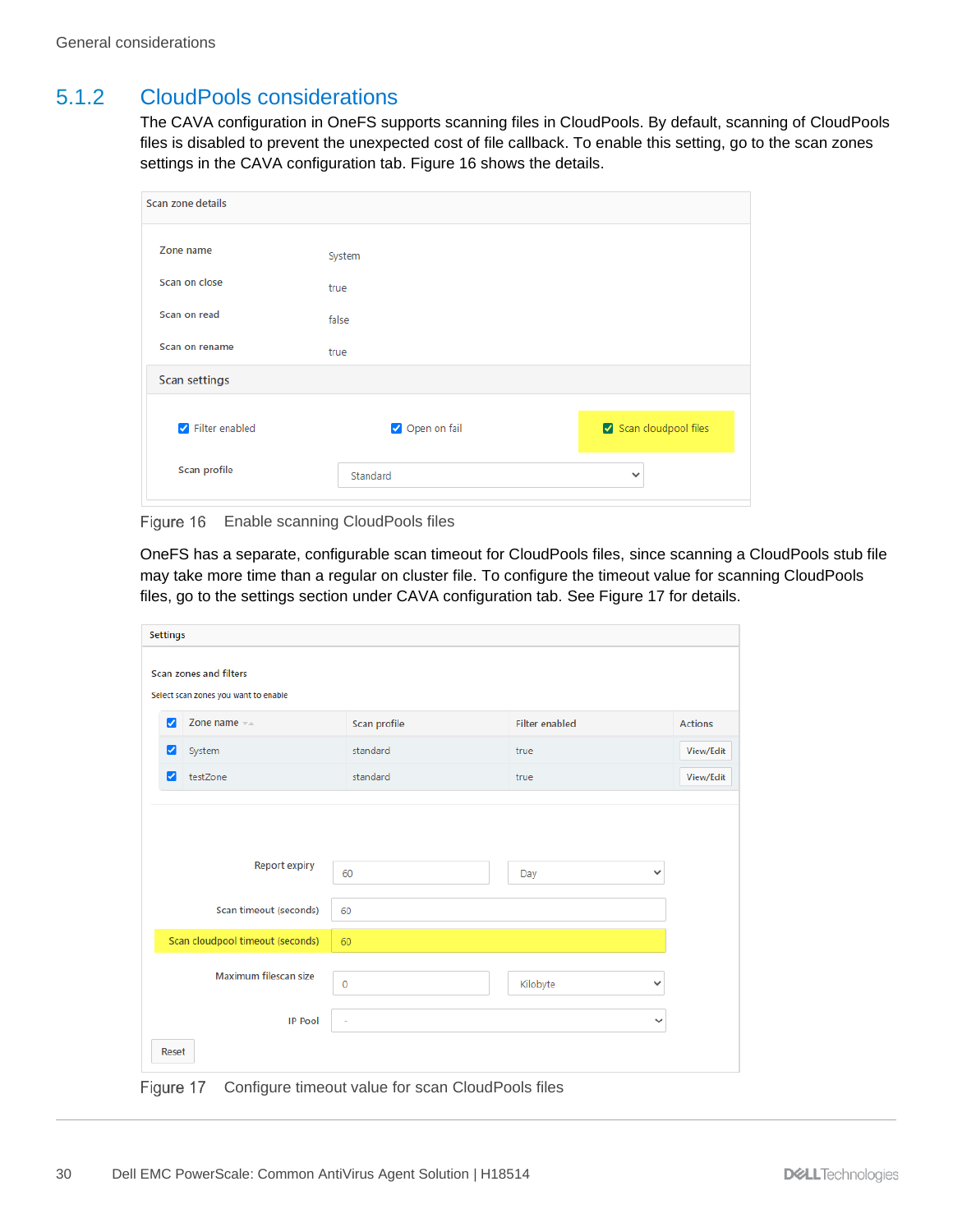When the stub file is read, in the kernel level, CloudPools fetches the file content and stores the data in the BCM cache. Since the anti-virus application is the first SMB client to read from the file, it triggers the file-block fetches.

For the scheduled scan, OneFS bypasses the BCM cache because it would continuously overflow the BCM cache, making it worthless. For the on-demand scan or manual scan, the BCM cache would not overflow as often, and the subsequent SMB client read would result in a cache hit.

#### <span id="page-30-0"></span>5.1.3 SyncIQ consideration

Transferring anti-virus files attributes using SyncIQ is not supported. Files without those attributes are scanned again.

#### <span id="page-30-1"></span>5.1.4 Anti-virus vendor considerations

Theoretically, OneFS should support all anti-virus vendors supported by CEE or CAVA, but some anti-virus applications may behave differently than others.

The details of the infected files are maintained the anti-virus-application level. We recommend checking log files once the infection is detected. For an infected file, OneFS denies all access to it, but the detailed action is taken by the anti-virus application. Consult your anti-virus vendors or documentation to understand how they deal with the infected files.